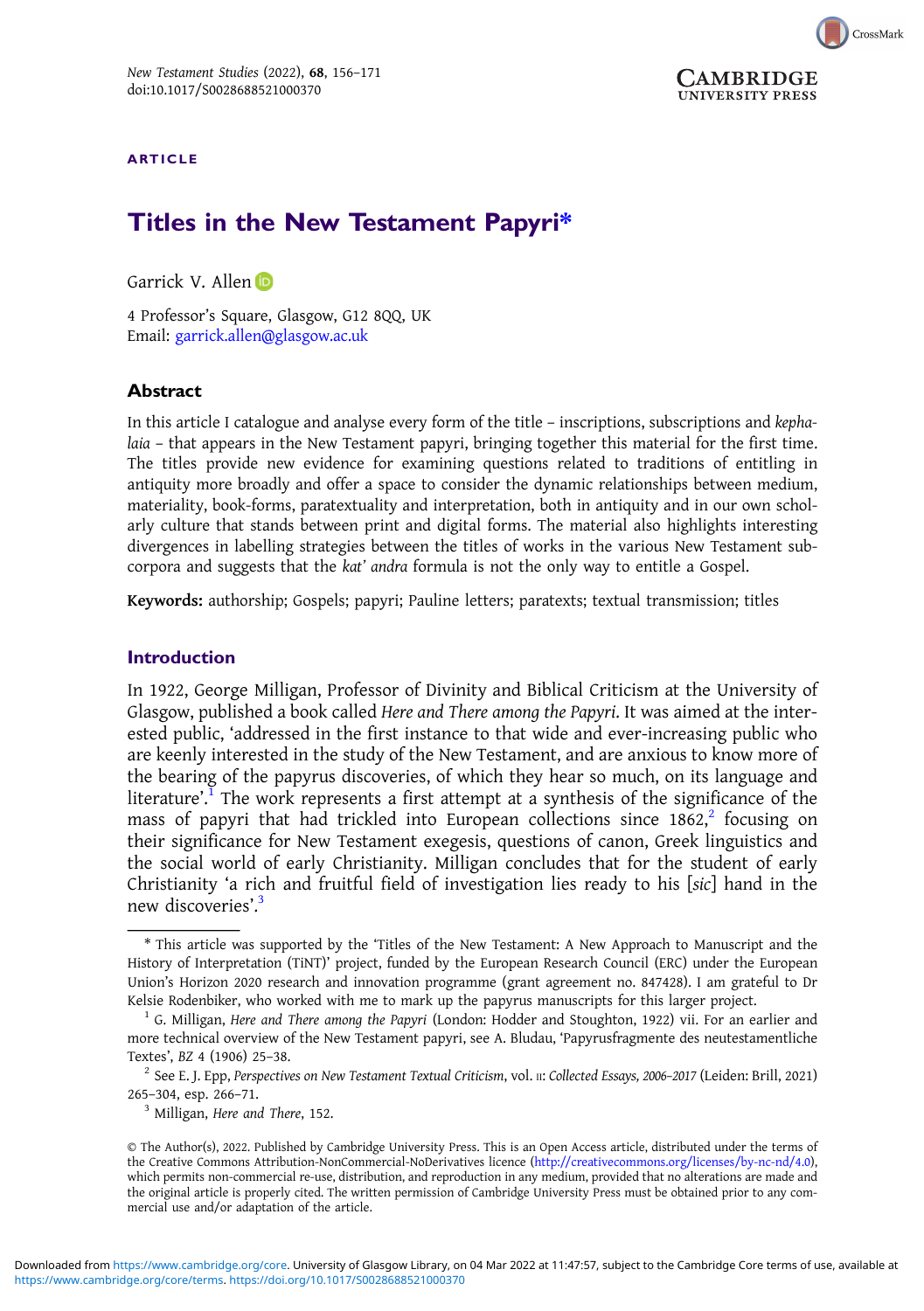A century on, many corners of this 'rich and fruitful field' remain untilled, despite the numerous studies that examined the texts, transmission and scribal habits of the papyri. The overgrown patch that I attend to in this article is one that Milligan overlooked altogether: the question of media, paratextuality and early intellectual engagement with the New Testament. As some of the earliest witnesses to the New Testament, papyri offer glimpses at the way these works were conceptualised by those who read and copied them, how they were enumerated and organised into corpora. Their paratexts reflect the earliest layers of scholarly activity on the works that came to form the New Testament, foreshadowing the developed paratextual systems contrived from late antiquity onward, like the Eusebian apparatus for the Gospels and the Euthalian tradition for the Praxapostolos (Acts and Catholic Epistles) and Pauline Letters.<sup>4</sup> Most obvious among paratexts in the earliest manuscripts are the titles, the inscriptions (beginning-titles), subscriptions (end-titles) and kephalaia notations (chapter headings) that became attached to the New Testament works.

As features that are the product of anonymous scribes and readers, not of authors, the New Testament's titles reflect readerly engagement with these works, communal perceptions of their content, relationship to other works and the personae affiliated with their production. Unlike modern publishing conventions, titles were flexible components of textual transmission that fluctuated, albeit within a set of traditional boundaries.<sup>5</sup> The titular tradition grew over time in response to interpretive pressure and in conjunction with changing perceptions of the New Testament as a literary text to be organised. The titles provide raw material by which one might structure the works that came to comprise the New Testament, enabling list-making, content organisation and interpretation of various kinds.<sup>6</sup>

The titles of the New Testament preserved in the papyri inform two ongoing critical discussions that I will focus on in this article. The first concerns the place of material

<sup>&</sup>lt;sup>4</sup> For recent takes on the critical value of paratexts in the papyri, see e.g. J. Heilmann, 'Reading Early New Testament Manuscripts: Scriptio continua, "Reading Aids", and Other Characteristic Features', Material Aspects of Reading in Ancient and Medieval Cultures (ed. A. Krauß et al.; Berlin: de Gruyter, 2020) 177–96; J. Coogan, 'Gospel as Recipe Book: Nonlinear Reading and Practical Texts in Late Antiquity', EC 12 (2021) 40–60. On paratexts in New Testament scholarship more generally, see P. Andrist, 'Toward a Definition of Paratexts and Paratextuality: The Case of Ancient Greek Manuscripts', The Bible as Notepad: Tracing Annotations and Annotation Practices in Late Antique and Medieval Biblical Manuscripts (ed. L. I. Lied and M. Maniaci; Manuscripta Biblica 3; Berlin: de Gruyter, 2018); M. Crawford, The Eusebian Canon Tables: Ordering Textual Knowledge in Late Antiquity (Oxford: Oxford University Press, 2019).<br><sup>5</sup> See B. M. Metzger, The Canon of the New Testament: Its Origins, Development, and Significance (Oxford: Clarendon,

<sup>1987) 301</sup>–4. See also G. Genette, Paratexts: Thresholds of Interpretation (trans. J. E. Lewin; Cambridge: Cambridge University Press, 1997) 70, who notes that the laziness of the reader in modern print cultures leads to a 'reduction – actually, an erosion – of the title'. Further developments in the New Testament's titular tradition from the second century suggest an engaged intellectual class of readers and scribes. See G. V. Allen, 'Paratexts and the Reception History of the Apocalypse', JTS 70 (2019) 600–32; E. Nachmanson, Der griechische Buchtitel: Einige Beobachtungen (Göteborg: Elanders, 1941) 7 notes that titles often changed at the whim of later readers, a point made also by Galen in On My Own Books.<br><sup>6</sup> This process is similar to what A. M. Riggsby says about tables of contents in ancient Rome: 'they are for

miscellanies – that is, for works that have no "structure of their own"', a characterisation that fits the New Testament as a heterogenous collection of narratives and occasional and fictitious letters (Mosaics of Knowledge: Representing Information in the Roman World (Oxford: Oxford University Press, 2019) 28). For other critical questions that titles inform, see e.g. M. Hengel, Die Evangelienüberschriften (Heidelberg: Univeristätsverlag, 1984); S. Petersen, 'Die Evangelienüberschriften und die Entstehung des neutestamentlichen Kanons', ZNW 97 (2006) 250–74; S. J. Gathercole, 'The Titles of the Gospels in the Earliest New Testament Manuscripts', ZNW 104 (2013) 33–76; P. Buzi, 'Titoli e colofoni: riflessioni sugli elementi paratestuali dei manoscritti copti saidici', Colofoni armeni a confronto (ed. A. Sirinian, P. Buzi and G. Shurgaia; Rome: Pontificio Instituto Orientale, 2016) 203–15; G. V. Allen, Manuscripts of the Book of Revelation: New Philology, Paratexts, Reception (Oxford: Oxford University Press, 2020) 44–73.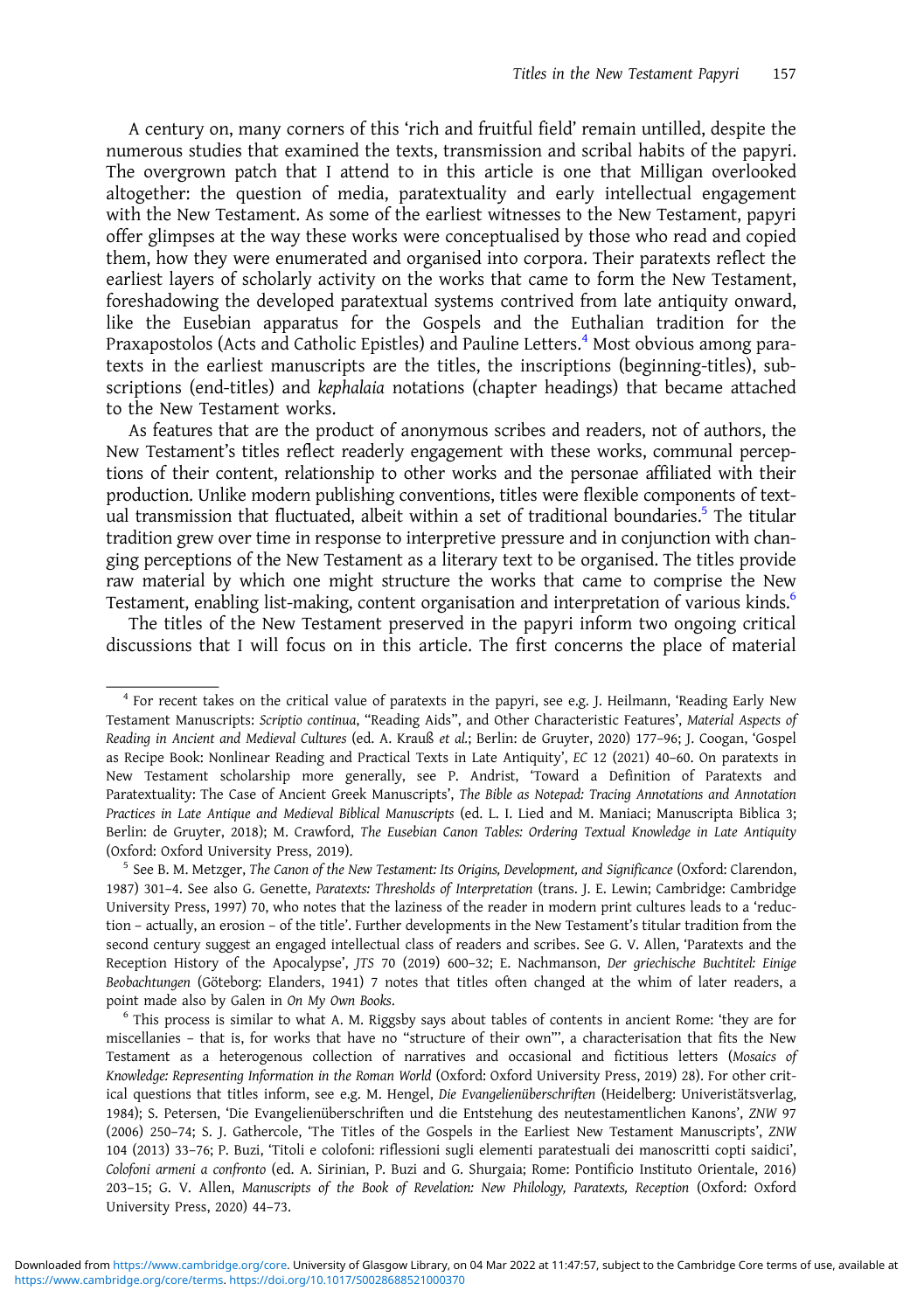and paratextual features in the emerging digital edition and changing media cultures. As the digital edition slowly becomes a reality, offering scholars greater access to images, transcriptions, metadata and rationales behind editorial decisions, we are beginning to reconsider the boundaries of what features these tools should represent. Paratexts, and especially titles, are at the forefront of this conversation and they point to the complexities that face editors and users of future editions alike.<sup>7</sup>

A second area that this discussion informs is practices of entitling in ancient literature. Multiple studies have explored the dynamics of titular traditions of classical literature, but these studies have only obliquely engaged material from the New Testament and the consequences of such studies have not yet been sufficiently considered by New Testament scholars in terms of thinking about the place of the papyri in the larger reading culture of the eastern Mediterranean.<sup>8</sup> Analysing all titles in New Testament papyri offers a platform for considering broader trends in the labelling of ancient works in the broader Roman world.

In order to understand this evidence better, I catalogue every form of every title in the 141 papyri currently included in the Kurzgefasste Liste,<sup>9</sup> using this material to make observations about the place of these manuscripts in the broader context of ancient labelling practices and the significance of paratexts for the emerging editorial agenda. The papyri are not always the earliest evidence for the title, as for example the kephalaia to Luke in P3, which postdate the presence of gospel kephalaia in Codex Alexandrinus, but it is useful to take the papyri as a group because they come predominantly from the same geographic area (Egypt) and because many of the more fragmentary manuscripts that preserve titles have not received significant scholarly attention.<sup>10</sup> In all, ten papyri preserve a total of twenty-six titles (P3 P4 P26 P46 P61 P62 P66 P72 P74 P75).

## 1. P3 (Österreichische Nationalbibliothek, Pap. G. 2323, 6–7th cent., diktyon 73498)

P3 is an opisthographic fragment of Luke (recto 7.36–45; verso 10.38–42) that preserves three titles.<sup>11</sup> Its first editor, Karl Wessely, suggested that the fragment was once a non-continuous lectionary based on thematic parallels of texts arranged there (the

 $<sup>7</sup>$  On the development of digital editions of the New Testament, see G. V. Allen, 'Monks, Manuscripts,</sup> Muhammad, and Digital Editions of the New Testament', From Scrolls to Scrolling: Sacred Texts, Materiality, and Dynamic Media Cultures (ed. B. A. Anderson; Berlin: de Gruyter, 2020) 181–211; H. A. G. Houghton et al., 'The Editio Critica Maior of the Greek New Testament: Twenty Years of Digital Collaboration', EC 11 (2020) 97–117; G. S. Paulson, 'The Nestle-Aland as Open Digital Edition: Already and Not Yet', Classics@ 18 (2021), [https://clas](https://classics-at.chs.harvard.edu/classics18-paulson/)[sics-at.chs.harvard.edu/classics18-paulson/](https://classics-at.chs.harvard.edu/classics18-paulson/) (accessed 12 August 2021).<br><sup>8</sup> See F. Schironi, *ΤΟ ΜΕΓΑ ΒΙΒΛΙΟΝ: Book-Ends, End-Titles, and Coronides in Papyri with Hexametric Poetry (ASP* 

<sup>48;</sup> Durham: American Society of Papyrologists, 2010), who examines the titular features of fifty-five papyri from the third century BCE to the sixth century  $c \in \text{that primarily preserve Homeric works with a few examples for }$ Eratosthenes, Hesiod and Oppian, focusing on subscriptions. M. Caroli, Il titolo iniziale nel rotolo librario Greco-egizio (Bari: Levante editori, 2007), esp. 52–60, examines the history of the inscription title in papyrus rolls that preserve classical works, and B.-J. Schröder, Titel und Text (Berlin: de Gruyter, 1999) explores titles in classical Latin traditions. See also J.-C. Fredouille et al., eds., Titres et articulations du texte dans les œvres antiques (Paris: Institut d'Études Augustiniennes, 1997).

<sup>9</sup> <http://ntvmr.uni-muenster.de/liste> (accessed 6 August 2021). This does not include P129 P130 P131 and P135, which are currently inaccessible, and it also excludes most amulets; see comment on P62, n. 35.<br><sup>10</sup> On the strained relationship between writing support and significance in New Testament scholarship, see

T. J. Kraus, 'Pergament oder Papyrus? Anmerkungen zur Signifikanz des Beschreibstoffes bei der Behandlung von

Manuskripten', NTS 49 (2003) 425–32. <sup>11</sup> See image here: [http://digital.onb.ac.at/RepViewer/viewer.faces?doc=DOD\\_%2BZ125147102&order=1&view](http://digital.onb.ac.at/RepViewer/viewer.faces?doc=DOD_%2BZ125147102&order=1&view=SINGLE) [=SINGLE](http://digital.onb.ac.at/RepViewer/viewer.faces?doc=DOD_%2BZ125147102&order=1&view=SINGLE) (accessed 20 September 2021).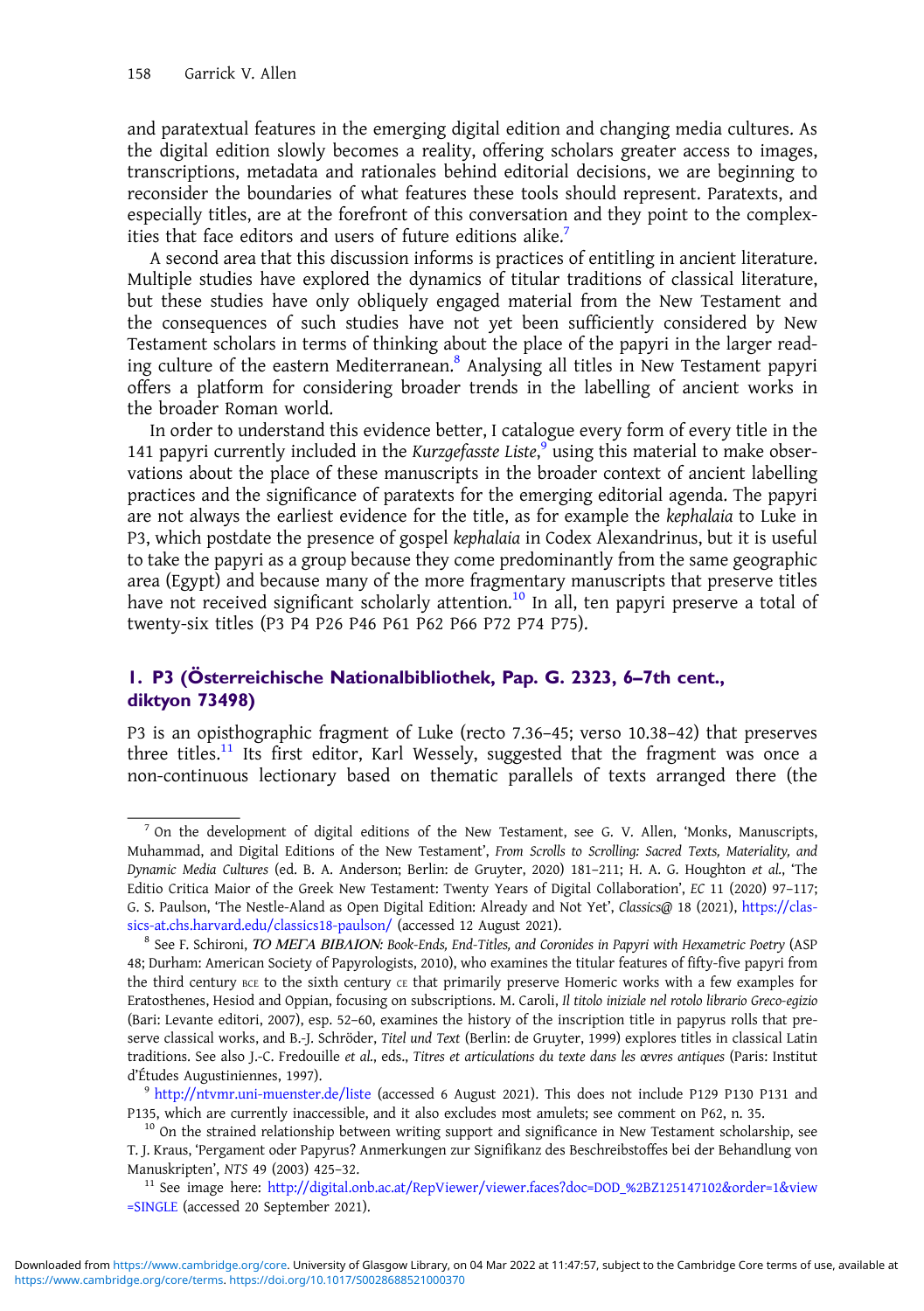woman who wept at Jesus' feet and the Mary and Martha episode), but without further codicological information it is difficult to make a sure judgement.<sup>12</sup>

The first title to discuss is a kephalaion heading, not an inscription or subscription for the work itself (although it is possible that a further title for Luke's Gospel may have been present at this point). The first two lines of the recto, which preserve parts of Luke 7.36– 45, contains the remnants of a kephalaion title for a section of text that runs from Luke 7.36 to 8.3, traditionally denoted as kephalaion 21 ( $\overline{\kappa}$ α) in Luke's list of 83 kephalaia: ευ]αγγελιον | [περι της αλει]ψα[σης] τον κ̄ν μυρ[ω] ('go]spel | [regarding she who ano]int[ed] the Lord with ointme $[\text{nt}']$ .<sup>13</sup> The upper portion of the recto is damaged, both in terms of lost papyrus and faded ink, but the first line clearly preserves the latter half of the word 'gospel' in the nominative or accusative case, possibly the remnants of a running title or a label for Lukan material in a non-continuous manuscript.<sup>14</sup> The two gammas in the first line are clearly legible, as is the -ιον inflected ending. The second line contains the text of the kephalaion titlos, the latter half of which is well preserved, including the horizontal line above the nomen sacrum. There is an upper margin of about 1 cm above the title.

Competing reconstructions of these two lines have been offered. Wessely's first transcription of the second line of the recto fails to make sense of the textual remains there, reading τον κ ησο<sup>υ</sup> (perhaps 'gospel | the lord Jesus'?).<sup>15</sup> In 1963, J. Neville Birdsall offered an elegant solution, reconstructing line 2 as the titlos for kephalaia 21, a reading that I have adopted here.<sup>16</sup> More recently, Stanley E. Porter and Wendy J. Porter have read line 2 of the title as α..o..τονκτμ.., critiquing Birdsall's reconstruction in three places: the final sigma in αλειψασης, the presence of the nu in the nomen sacrum and the presence of upsilon rho in μυρω.<sup>17</sup> While their more conservative reconstruction reminds us of the underlying uncertainties in working with this material, their observations on letter-forms can be explained by the irregular damage patterns and the irregular hand of the scribe.

Birdsall's reconstruction of the recto also has the benefit of accounting for the two titles on the verso: ευαγγελιο]ν του αγιου λουκα ('Gospe]l of Saint Luke'), possibly an inscription, and πε]ρι μαρθας και μαρ[ιας ('Rega]rding Martha and Ma[ry'), kephalaion 37 (λζ) to Luke (10.38–42). Apart from ευαγγελιον, of which only part of the nu remains, the first line of the verso is legible, preserving an inscription to or some other labelling of Luke's Gospel that appears to lack the preposition κατά. No such title is included in the apparatus for the *inscriptio* in  $NA^{28}$  and this formulation resists an overinterpretation of

<sup>&</sup>lt;sup>12</sup> See K. Wessely, 'Evangelien-Fragmente auf Papyrus', Wiener Studien 4 (1882): 198-214, here 206; idem, 'Analekten', Wiener Studien 7 (1885) 69–81, at 69–70. Wessely's view is adopted by K. Aland and B. Aland, The Text of the New Testament (trans. E. F. Rhodes; Grand Rapids: Eerdmans, 1987) 85 and S. E. Porter and W. J. Porter, eds., Mitteilungen aus der Papyrussammlung der Österreichischen Nationalbibliothek (Papyrus Erzherzog Rainer XXIX; Berlin: de Gruyter, 2008) 13. J. N. Birdsall, 'A Further Decipherment of Papyrus G 2323 of the Papyrussammlung der Österr. Nationalbibliothek', Wiener Studien 76 (1963) 163–4 remains agnostic about the status of P3 as a lectionary. T. J. Kraus, Ad fontes: Original Manuscripts and Their Significance for Studying Early Christianity (Leiden: Brill, 2007) 15 identifies P3 as an amulet.<br><sup>13</sup> Gospel kephalaia are widely transmitted, beginning with Codex Alexandrinus (A02). See W. A. Smith, A Study

of the Gospels in Codex Alexandrinus: Codicology, Palaeography, and Scribal Habits (NTTSD 48; Leiden: Brill, 2014) 156– 78. Older versions of gospel kephalaia titloi were transmitted in Codex Vaticanus, Codex Zacynthius and GA 579. See H. A. G. Houghton and D. C. Parker, 'The Gospel of Luke in the Palimpsest', Codex Zacynthius: Catena, Palimpsest, Lectionary (TS 3/21; Piscataway: Gorgias, 2020) 34–9.<br><sup>14</sup> The running title split over an opening, e.g. ευαγγελιον | κατα λουκαν, is not preserved in any early manu-

script, even though the codices Sinaiticus and Vaticanus preserve running titles split over an opening, using the shorter forms κατα | λουκαν. On running titles, see D. C. Parker, Codex Bezae: An Early Christian Manuscript at its Text (Cambridge: Cambridge University Press, 1992) 10–22.<br><sup>15</sup> Wessely, 'Evangelien-Fragmente', 198–9, 212.<br><sup>16</sup> Birdsall, 'Further Decipherment', 163–4.<br><sup>17</sup> Porter and Porter, Mitteilungen, 13–14.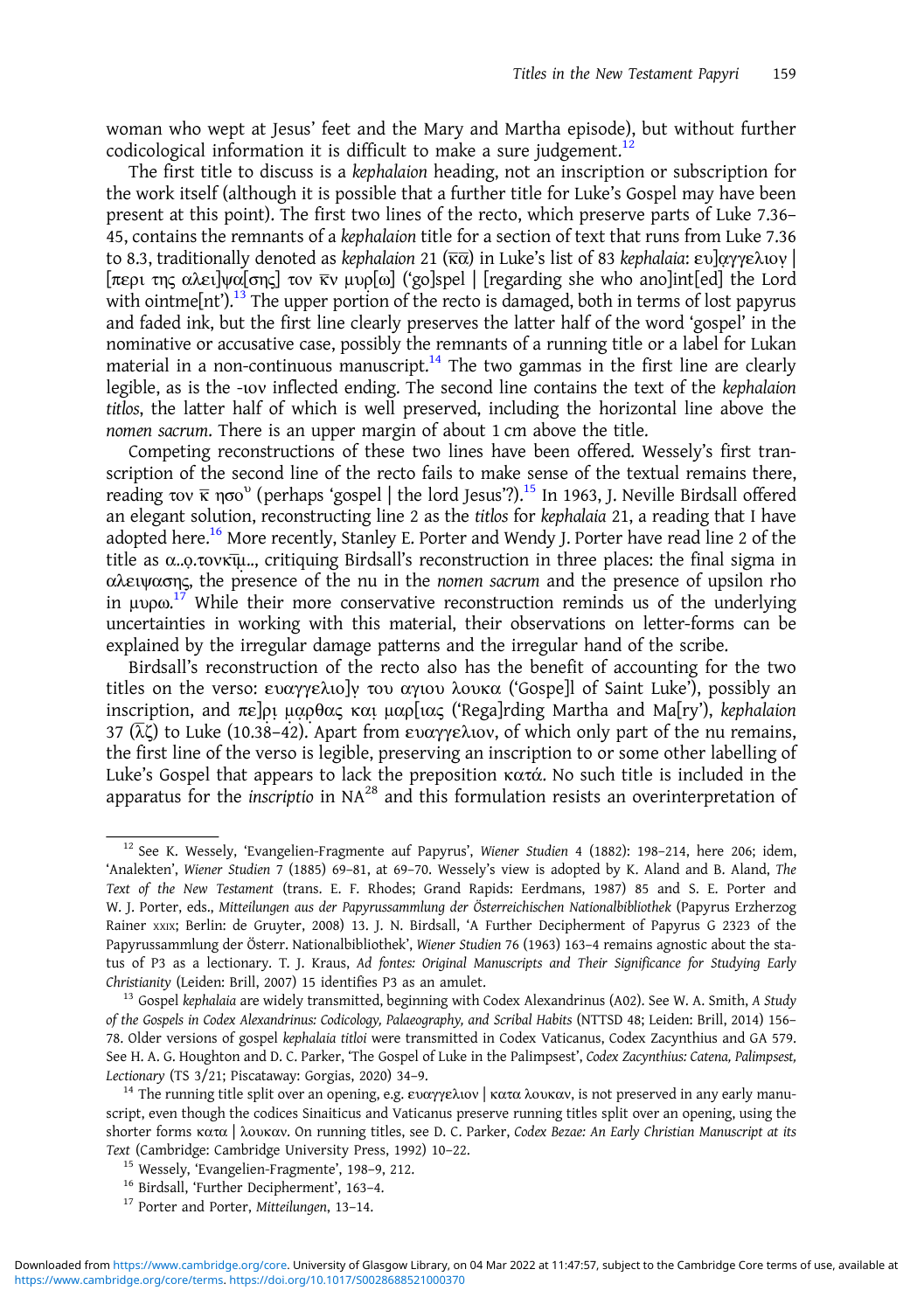the  $\kappa \alpha \tau \dot{\alpha}$  + evangelist formula that has characterised some recent arguments, even if the reading and its function in P3 are uncertain. $18$ 

The text of the third title in P3, the kephalaion titlos in line 2 of the verso, is fairly certain, even though the beginning and end are lost due to damage. The clarity of this formulation supports Birdsall's reconstruction of the kephalaion title in line 2 of the recto.<sup>19</sup>

## 2. P4 (Bibliothèque Nationale de France, suppl. gr. 1120, 3–4th cent., LDAB 2936, diktyon 53778)

The title in P4 is probably an inscription to Matthew.<sup>20</sup> It appears on a flyleaf, alongside material from Luke, of a codex that contains two works by Philo. Recycled from a previously disassembled manuscript, it is perhaps the earliest inscription to Matthew's Gospel. $^{21}$  Simon Gathercole dates the Matthew and Luke material to the late-second or early-third century ce.<sup>22</sup> Following Gathercole's transcription, I read the title as ευαγγελιον | κατα μαθ'θαιον.<sup>23</sup> The first epsilon in ευαγγελιον is slightly effaced but still visible, and the upsilon has a long vertical stroke that extends down to the next line. In the second line of the title, both alphas in κατα are visible (especially the final one), while the kappa and tau are only partially legible: remnants of the tau's vertical stroke are visible and (possibly) the upper vertical diagonal stoke of the kappa. The upper halves of both thetas in μαθ'θαιον are partially abraded.

The spelling of Matthew with two thetas (μαθθαιον) is adopted as the Ausgangstext for the inscription to Matthew in NA28 (ΚΑΤΑ ΜΑΘΘΑΙΟΝ), even though the short form without εὐαγγέλιον is preserved in only a few early manuscripts, and even there it is sometimes corrected.<sup>24</sup> In the titular tradition beyond the papyri, ματθαιον is the predominant spelling.<sup>25</sup>

(1892) 113–17. The title on the flyleaf is not mentioned. It is first mentioned, as far as I can tell, by Jean Merell, Shouveaux fragments du papyrus 4', RB 47 (1938) 5–22, at 6, which he transcribes as κατα μαθθαιον.<br><sup>23</sup> Gathercole, 'Earliest Manuscript', 214.<br><sup>24</sup> It is preserved in the inscription/running titles to Matthew in Codex S

<sup>&</sup>lt;sup>18</sup> For example, Petersen, 'Evangelienüberschriften', 252 suggests that the ευαγγελιον κατα + evangelist formula (meaning 'das Evangelium in der Fassung nach xy') is a way to preserve the idea of a single, but multifaceted ('vielgestaltigen'), Gospel. She is right that this formula is dominant in the tradition from its earliest stages but, as P3 shows, it is not the only way to label a Gospel. M. D. C. Larsen, 'Correcting the Gospel: Putting the Titles of the Gospels in Historical Perspective', Rethinking 'Authority' in Late Antiquity: Authorship, Law, and Transmission in Jewish and Christian Tradition (ed. A. J. Berkovitz and M. Letteney; London: Routledge, 2018) 78–103 moves in another direction, arguing that the kat' andra formula was meant as a way to denote a corrector or editor, not author. His observation that the gospel titles in the papyri (with the exception of the Luke title in P3, which he does not analyse) tend to place εὐαγγέλιον on a separate line or distinguish εὐαγγέλιον from the kat' andra formula by other means is interesting, but not the strongest evidence he musters for his innovative argument.<br><sup>19</sup> Although they do not reconstruct lines 1–2 of the verso in their reading text, Porter and Porter, Mitteilungen,

<sup>15</sup> view Birdsall's reconstruction of these lines as plausible. They also offer an alternative of ]εισελθεις κωμην, following Wessely's reconstruction of the final word of line 2 as  $\kappa$  (Evangelien-Fragmente', 199).<br><sup>20</sup> Image available at [https://manuscripts.csntm.org/manuscript/View/GA\\_P4](https://manuscripts.csntm.org/manuscript/View/GA_P4) (accessed 20 September 2021).<br><sup>21</sup> On the h

Gospel (BnF Suppl. gr. 1120 ii 3 / P4)', NovT 54 (2012) 209–35, at 209–12. Some scholars have linked P4 with P64 and P67, meaning that the title in P4 would in some way head the text of Matthew in P64 + 67; see T. C. Skeat, 'The Oldest Manuscript of the Four Gospels?', NTS 43 (1997) 1–34 and P. M. Head, 'Is P4, P64 and P67 the Oldest Manuscript of the Four Gospels? A Response to T. C. Skeat', NTS 51 (2005) 450–7. The Philo texts in the codex are Quis rerum divinarum heres sit and De sacrificiis Abelis et Caini.<br><sup>22</sup> Gathercole, 'Earliest Manuscript', 224. P4 was first published in V. Scheil, 'Varia', Revue biblique trimestrielle 1

The inscription and subscription to Matthew in Codex Vaticanus has been corrected from κατα μαθθαιον to κατα ματθαιον, even though the running titles on the recto of each opening preserve μαθθαιον. The spelling μαθθαιον is preserved in W and 565, but with the longer title ευαγγελιον κατα μαθθαιον. <sup>25</sup> See Petersen, 'Evangelienüberschriften', 254–5.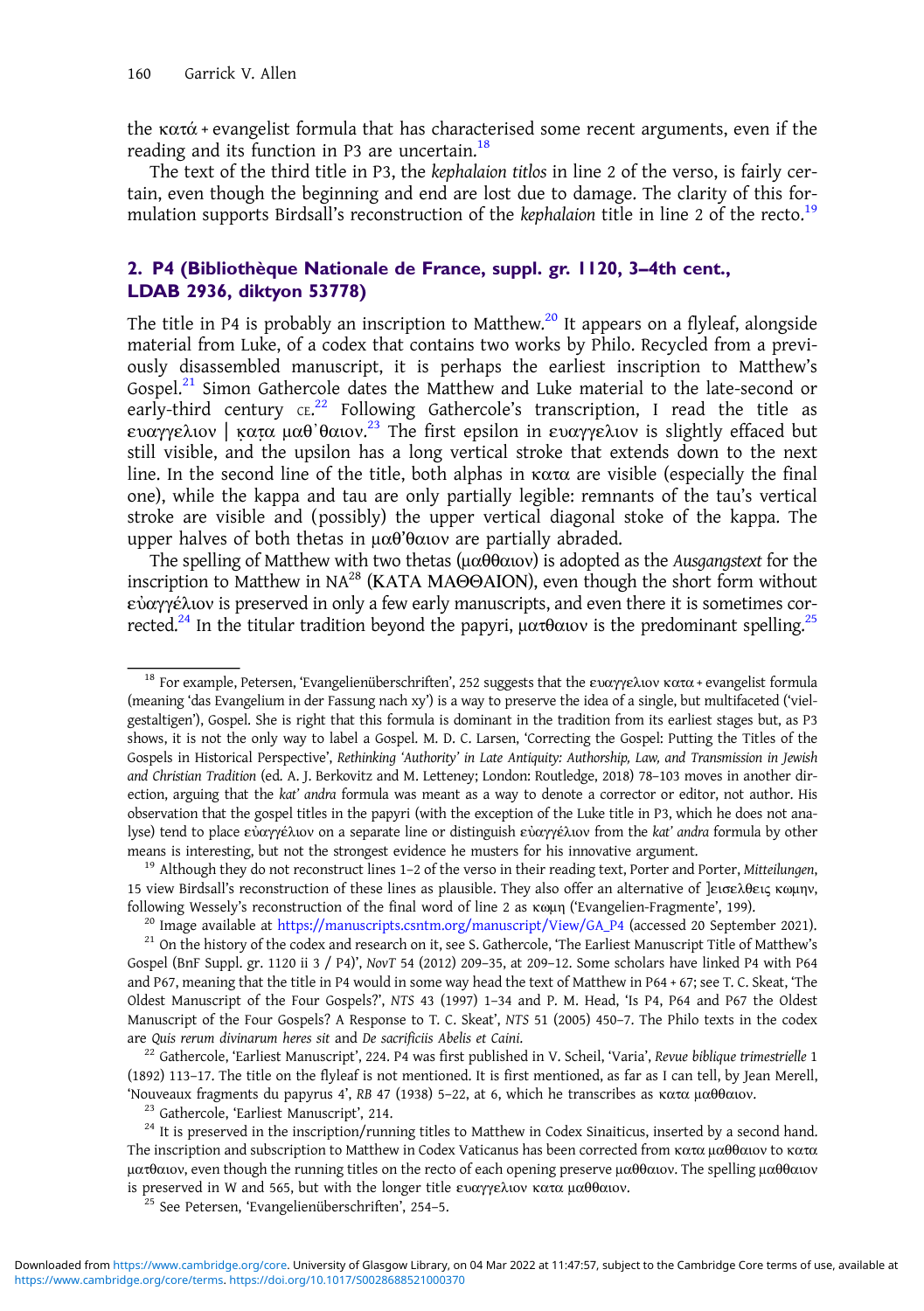#### 3. P26 (Southern Methodist University Library, Pap. 1, 7th cent., LDAB 3055)

The title in P26 is another highly fragmentary inscription, this time to Romans, that was found at Oxyrhynchus.<sup>26</sup> A single opisthographic fragment, it contains parts of Rom 1.1– 16, the recto preserving most of the right-hand edge of the column and the verso the left side of the column. On the recto above the first line of text appears the inscription προς ρ]ωμαι [ους, probably indented from the left margin. The πρός + destination formula for Pauline inscriptions and subscriptions is well attested in the early papyri and majuscule pandect manuscripts, even though more effusive titles develop within the tradition. The three horizontal dashes framing the title (two above and one below) reflect common practices in the papyri and other early manuscripts to separate the titular form from the main text (see the examples from P46 below). There is a slightly larger space between the title and the first line of text, signalling a desire to distinguish text from paratext.

## 4. P46 (The Chester Beatty, CBP BP  $\parallel$  + University of Michigan Library, Inv. Nr. 6328, 3–4th cent., LDAB 3001)

P46 is a remarkably well preserved codex of the Pauline Epistles and Hebrews. It is probably the earliest instance of a Pauline collection of some kind bound in a single codex, although the Pastoral Epistles are not present. This manuscript has received significant scholarly attention from its first editor, Frederick Kenyon, onward, including careful studies of its text, scribal habits and copious corrections.<sup>27</sup> Of all the Greek papyri that preserve parts of the New Testament, it contains the most titular formulations, with a total of nine.

προς εβραιους. As in P26, the inscription to Hebrews is centred in the column and set apart from the surrounding text (Rom 16.23 above and Heb 1.1 below) by a string of horizontal lines and a paragraphos that extends above the title into the left margin.<sup>28</sup> A stichometry notation is also present, added by a later hand.<sup>29</sup>

προς κορινθιους  $\bar{\alpha}$  ([Fig. 1](#page-6-0)). The aesthetics and layout of this inscription to 1 Corinthians are identical to the Hebrews inscription: it is centred, distinguished by horizontal lines and a paragraphos, and a stichos notation for Hebrews is present, added by the same second hand.

προς κορινθιους  $\bar{\beta}$  [\(Fig. 2](#page-6-0)). This inscription to 2 Corinthians is nearly identical in composition to the other titles in this manuscript, with horizontal lines above and below the title.

<sup>&</sup>lt;sup>26</sup> Published first in B. P. Grenfell and A. S. Hunt, The Oxyrhynchus Papyri, vol. x1 (London: Egypt Exploration Society, 1915) 6–9; image available at [https://manuscripts.csntm.org/manuscript/View/GA\\_P26\\_MSI](https://manuscripts.csntm.org/manuscript/View/GA_P26_MSI) (accessed 20 September 2021).

<sup>&</sup>lt;sup>27</sup> See F. G. Kenyon, The Chester Beatty Biblical Papyri, 4 vols. (London: Emery Walker, 1933–41) and, on the Michigan leaves, H. A. Sanders, A Third-Century Papyrus Codex of the Epistles of Paul (Ann Arbor: University of Michigan Press, 1935). On its scribal habits, see J. R. Royse, Scribal Habits in the Early Greek New Testament Papyri (NTTSD 36; Leiden: Brill, 2008) 199–358. On corrections, see J. W. Peterson, 'Patterns of Correction as Paratext: A New Approach with Papyrus 46 as a Test Case', The Future of New Testament Textual Scholarship: From H. C. Hoskier to the Editio Critica Maior and Beyond (ed. G. V. Allen; WUNT 417; Tübingen: Mohr Siebeck, 2019) 201-29.<br><sup>28</sup> See Schironi, *TO MEFA BIBAION*, 16-20.<br><sup>29</sup> On the scribal hands and correctors in P46, see Peterson, 'Correction as Paratext', 201-29 and E. B. Ebojo, 'A

Scribe and his Manuscript: An Investigation into the Scribal Habits of Papyrus 46 (p. Chester Beatty ii – p. Mich. Inv. 6238)' (PhD diss., University of Birmingham, 2014). For images of the Michigan portion of P46, see [https://](https://quod.lib.umich.edu/a/apis?rgn1=apis_inv&select1=regex&q1=6238&op2=And&rgn2=ic_all&select2=all&q2=&op3=And&rgn3=ic_all&select3=all&q3=&rgn4=apis_year_range&op4=And&q4=&q4=&view=thumbnail&type=boolean) [quod.lib.umich.edu/a/apis?rgn1=apis\\_inv&select1=regex&q1=6238&op2=And&rgn2=ic\\_all&select2=all&q2=&op3=](https://quod.lib.umich.edu/a/apis?rgn1=apis_inv&select1=regex&q1=6238&op2=And&rgn2=ic_all&select2=all&q2=&op3=And&rgn3=ic_all&select3=all&q3=&rgn4=apis_year_range&op4=And&q4=&q4=&view=thumbnail&type=boolean) [And&rgn3=ic\\_all&select3=all&q3=&rgn4=apis\\_year\\_range&op4=And&q4=&q4=&view=thumbnail&type=boolean](https://quod.lib.umich.edu/a/apis?rgn1=apis_inv&select1=regex&q1=6238&op2=And&rgn2=ic_all&select2=all&q2=&op3=And&rgn3=ic_all&select3=all&q3=&rgn4=apis_year_range&op4=And&q4=&q4=&view=thumbnail&type=boolean) (accessed 18 October 2021).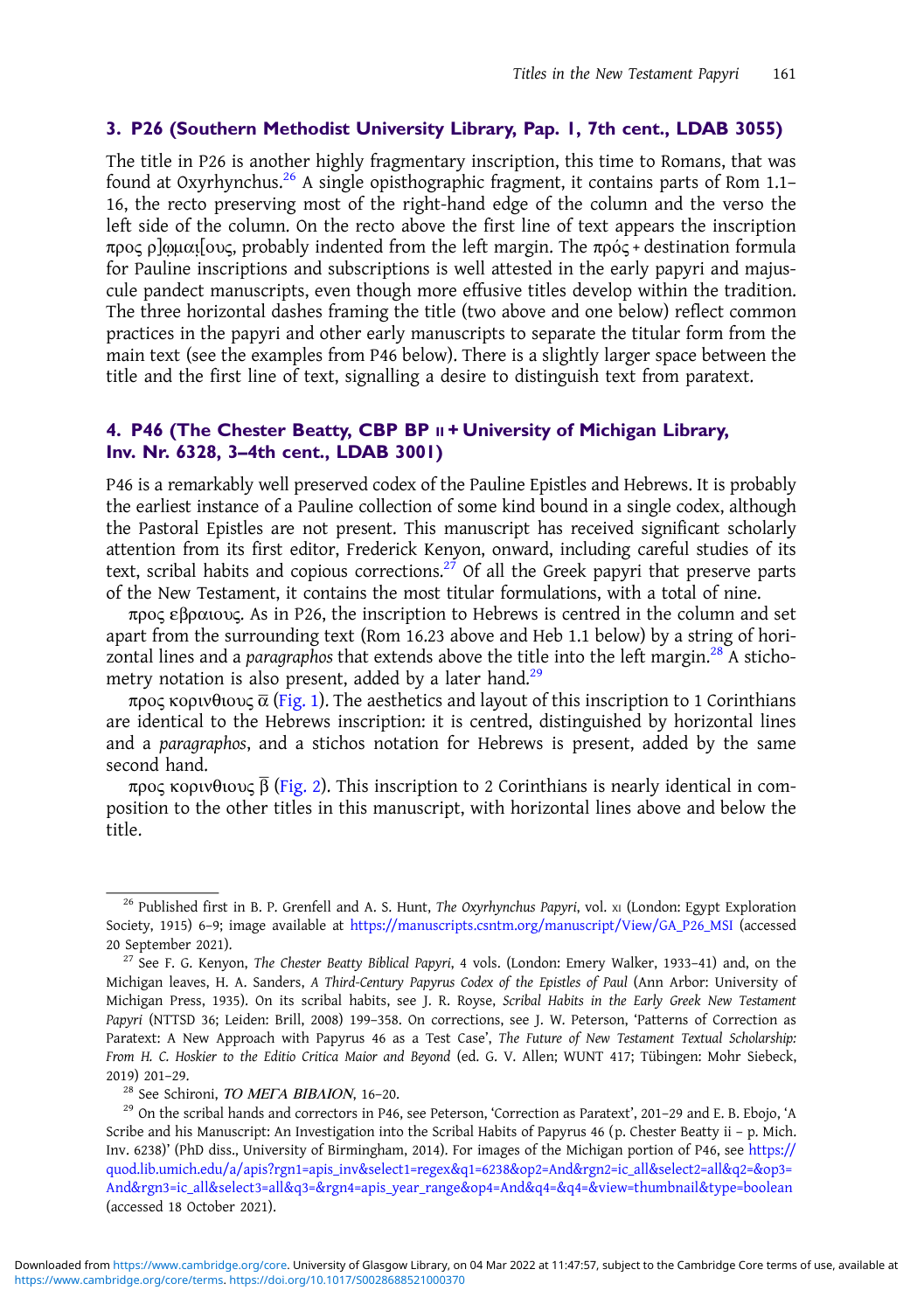<span id="page-6-0"></span>

Figure 1. P46, 38r. Inscription to 1 Corinthians. © The Trustees of the Chester Beatty Library, Dublin. Photographed by CSNTM (CBL BP ii fol. 38)



Figure 2. P46, 61r. Inscription to 2 Corinthians, with page number ( $\overline{p}$ in). © The Trustees of the Chester Beatty Library, Dublin. Photographed by CSNTM (CBL BP ii fol. 61)

π]ρος κορινθιους | β. Although damaged, the text of the subscription to 2 Corinthians, located in the lower margin, is probably identical to the inscription. The only letter of which no trace is present is the pi in προς. The numeral abbreviation  $\bar{\beta}$  is centred on a second line and the upper curve of the letter is visible, along with the vertical abbreviation bar. Like the inscription, this formulation is separated by horizonal lines above and below the title and by a long paragraphos immediately below the text and above the title.

προς εwεσιους. Ephesians begins on a new folio and the inscription is centred at the top of the page and separated from the text by its justification vis-à-vis the main text and the use of horizontal bars. It is preceded only by a page number ( $\overline{\rho\mu}$ ).

προς γαλατας. The features of the inscription to Galatians are consistent with the rest of the manuscript. Because Galatians begins about halfway down the folio, a paragraphos is present, along with the horizontal lines, different justification and use of negative space. A stichos notation was added by the same hand that added the other notations at the end of letters.

προς φιλιππησιους ([Fig. 3\)](#page-7-0). Although the final two letters are partially lost due to damage, the reading remains clear, following the same pattern in text, positioning and separation as the other titles in the manuscript when the title appears amid the column with text from two different works. In this case, the folio preserves the end of Galatians (without a subscription) and the first two lines of Philippians.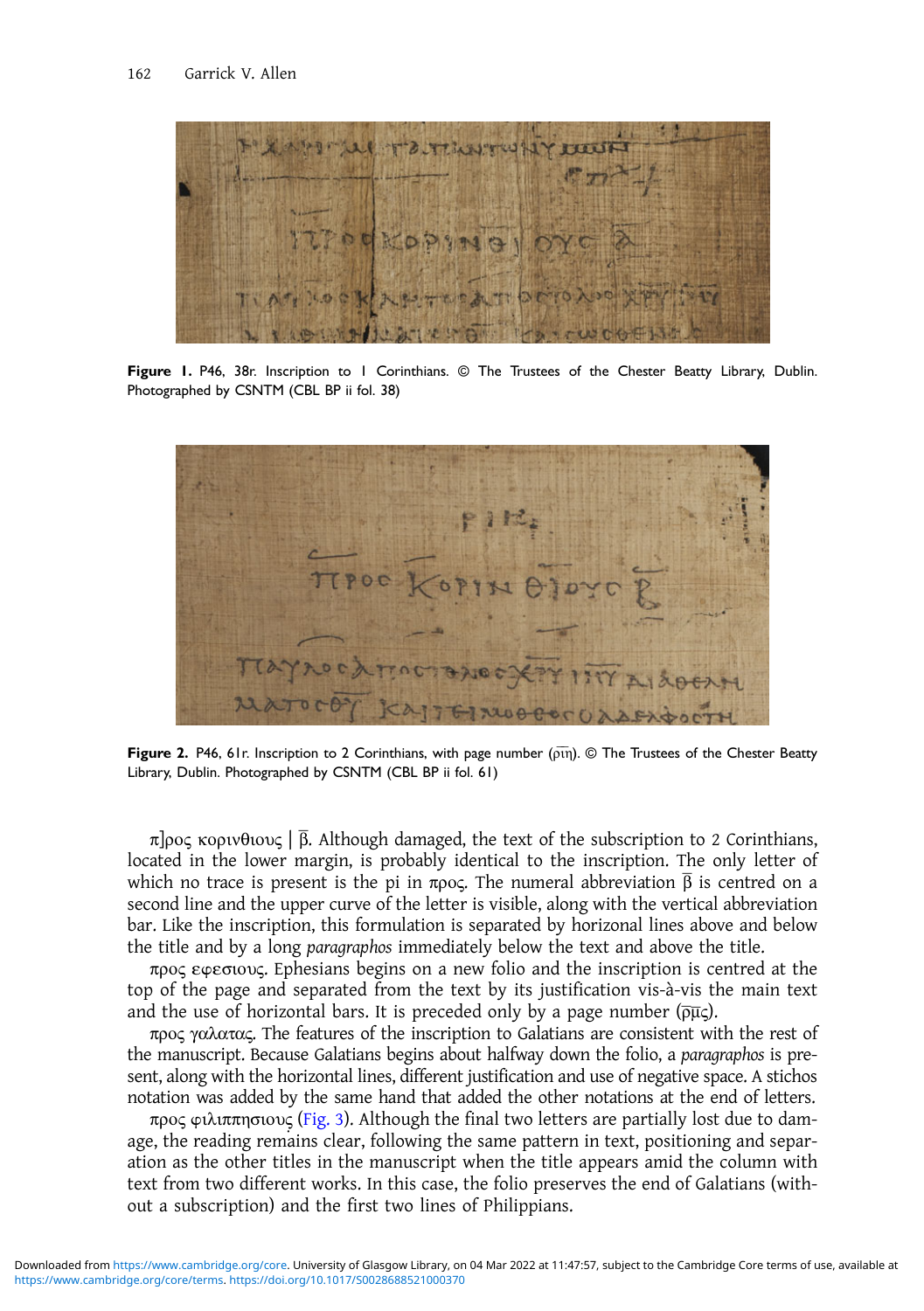<span id="page-7-0"></span>

Figure 3. P46, 86r. Inscription to Philippians. © The Trustees of the Chester Beatty Library, Dublin. Photographed by CSNTM (CBL BP ii fol. 86)

προς κολασσαεις ([Fig. 4\)](#page-8-0). This inscription to Colossians is distinguished from the main text by features standard across the manuscript, especially when two works share the same folio:<sup>30</sup> negative space, horizonal lines framing the title, a long paragraphos that extends nearly the entire width of the writing block and a secondary stichos notation.

προς [θεσσαλονι]κεις [ᾱ] ([Fig. 5\)](#page-8-0). The final title in P46 is an inscription to 1 Thessalonians. The  $\pi \rho o \varsigma$  is clearly visible, along with the upper vertical stroke of the kappa and the final -εις. Despite the loss of material, similar separation strategies are present, including the use of negative space after the end of Colossians, a long horizontal line dividing the two works and a secondary stichos notation.

The composition of titles in P46 is largely consistent throughout what remains of the manuscript, both in terms of the text  $(\pi \rho \acute{o} \varsigma + \text{recipient})$  and separation strategies. Already at this stage, titles are an ingrained part of the tradition and work to simultaneously distinguish one work from another and link the works into a defined sequence through their consistent characteristics. The consistency of the titles creates coherence across a miscellaneous set of occasional letters, using paratexts to construct the Pauline Epistles as a work abstracted from the quotidian realities of letter circulation.<sup>31</sup>

### 5. P61 (The Morgan, Colt Pap. 5.1–4, 8th cent., LDAB 3063)

The next title also comes from what was once probably a codex of (at least) the Pauline Letters.<sup>32</sup> P61 contains parts of Romans, 1 Corinthians, Philippians, Colossians, 1 Thessalonians, Philemon and Titus. The only visible part of any titular form is the subscription to Titus: προς [τιτον. Following the final line of Titus, a line of diplai (>) is visible, distinguishing the main text from the title. $33$  Below this line, the parts of the each of the

<sup>&</sup>lt;sup>30</sup> In this case, the first four lines of Colossians share a folio with the end of Philippians.<br><sup>31</sup> The collection of these texts within a codex has regularly been noted as proof of the circulation of the Pauline corpus, but the titles and their consistency in text and aesthetics have not been noted as a key strategy for the production of the corpus. See L. W. Hurtado, 'Early Christian Manuscripts as Artifacts', Jewish and Christian Scripture as Artifact and Canon (ed. C. A. Evans and H. D. Zacharias; London: T&T Clark, 2009) 66–81, at 72. <sup>32</sup> Images available at <http://corsair.themorgan.org/vwebv/holdingsInfo?bibId=351510> (accessed 20 September

<sup>2021). 33</sup> In addition to distinguishing text from paratexts, diplai also mark quotations and distinguish text from com-

mentary in multiple manuscript traditions. See, for example, M. Sigismund, 'Die Diplé als Zitatmarkierung in den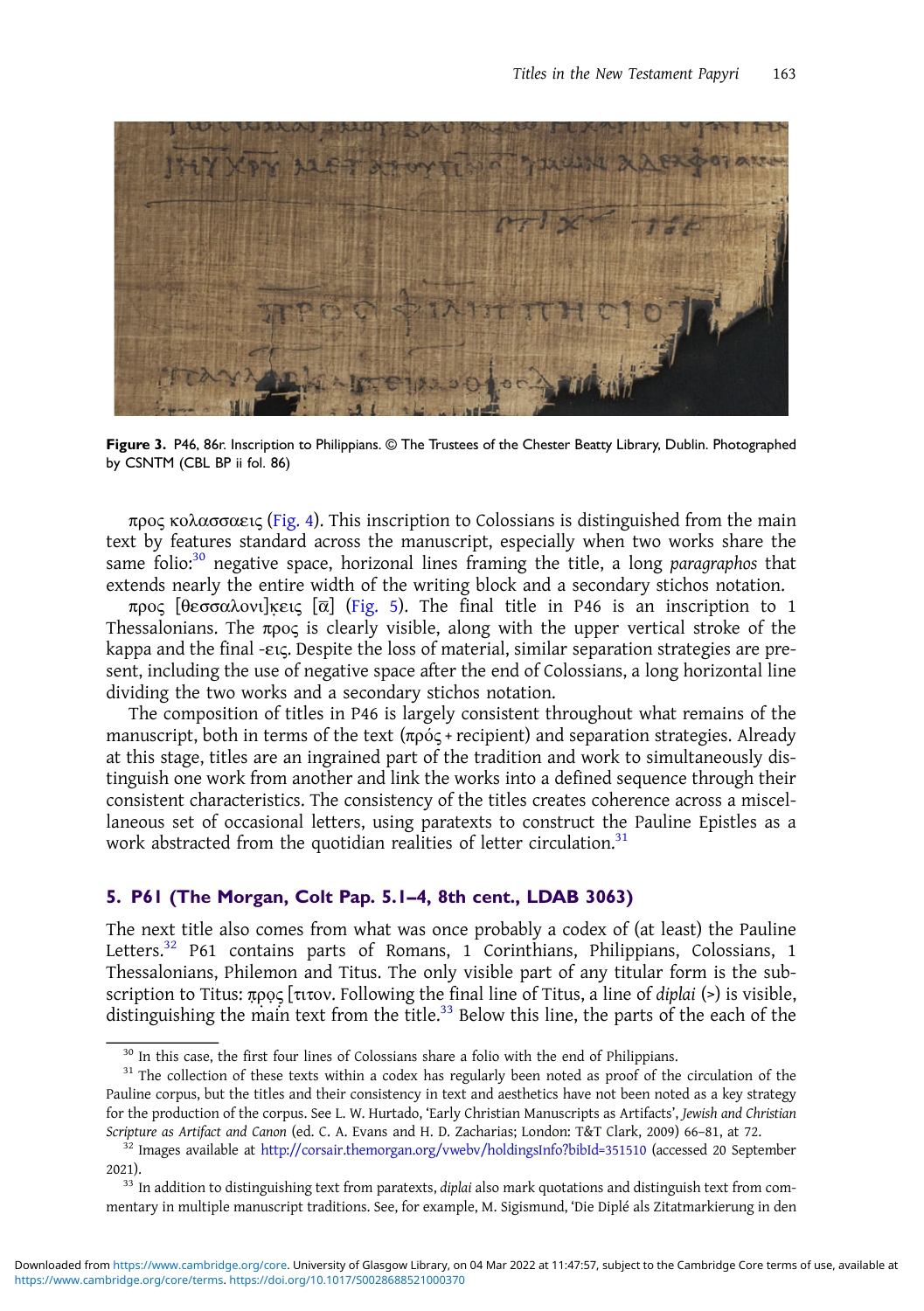<span id="page-8-0"></span>

Figure 4. P46, 90r. Inscription to Colossians. © The Trustees of the Chester Beatty Library, Dublin. Photographed by CSNTM (CBL BP ii fols. 15 & 90)



Figure 5. P46, 94r. Fragmentary inscription to 1 Thessalonians. © The Trustees of the Chester Beatty Library, Dublin. Photographed by CSNTM (CBL PB ii fol. 94)

letters in  $\pi \rho$  are visible, although the title is difficult to read due to the loss of papyrus and faded ink.

## 6. P62 (University of Oslo Library, P.Osloensis 1661, 4th cent., LDAB 2993, diktyon 76007)

P62 is a Graeco-Coptic (Akhmimic) excerpted manuscript that contains Matt 11.25–30 and Dan 3.50–5.<sup>34</sup> The verso of fragment 1 (the recto is blank) includes a title to Matthew with a peculiar spelling: π]εγε[Γ] Γελιον | [πκε] τε μερελιος | [ευαγ] γελιον | [κατα μαθθαιον?]. The situation is complicated by the fact that the scribe's hand is identical for the Coptic and Greek portions of the manuscripts and that Greek usually precedes the Coptic on the other fragments.<sup>35</sup> If we assume that the title follows a similar pattern to

<sup>&</sup>quot;großen" Unzialcodices – Versuch eines Fazits', Von der Septuaginta zum Neuen Testament: Textgeschichtliche Erörterungen (ed. M. Karrer, S. Kreuzer and M. Sigismund; Berlin: de Gruyter, 2010) 149–52.<br><sup>34</sup> See L. Amundsen, 'Christian Papyri from the Oslo Collection', Symbolae Osloenses 24 (1945) 121–40. Images

available at [https://manuscripts.csntm.org/manuscript/View/GA\\_P62](https://manuscripts.csntm.org/manuscript/View/GA_P62) (accessed 20 September 2021).<br><sup>35</sup> See Gathercole, 'Titles of the Gospels', 39–40. Alternatively, some Greek amulets that preserve titles of the

Gospels preserve the κατά + nominative form, as for example P.Oxy. 16.1928: κατα ιωαννης, κατα λουκα, κατα μαρκος, κατα μαθθεας. Amulets often contain titles and incipits for the Gospels, but the quantity of this evidence requires a separate discussion, including questions relating to the identity of some of these texts as either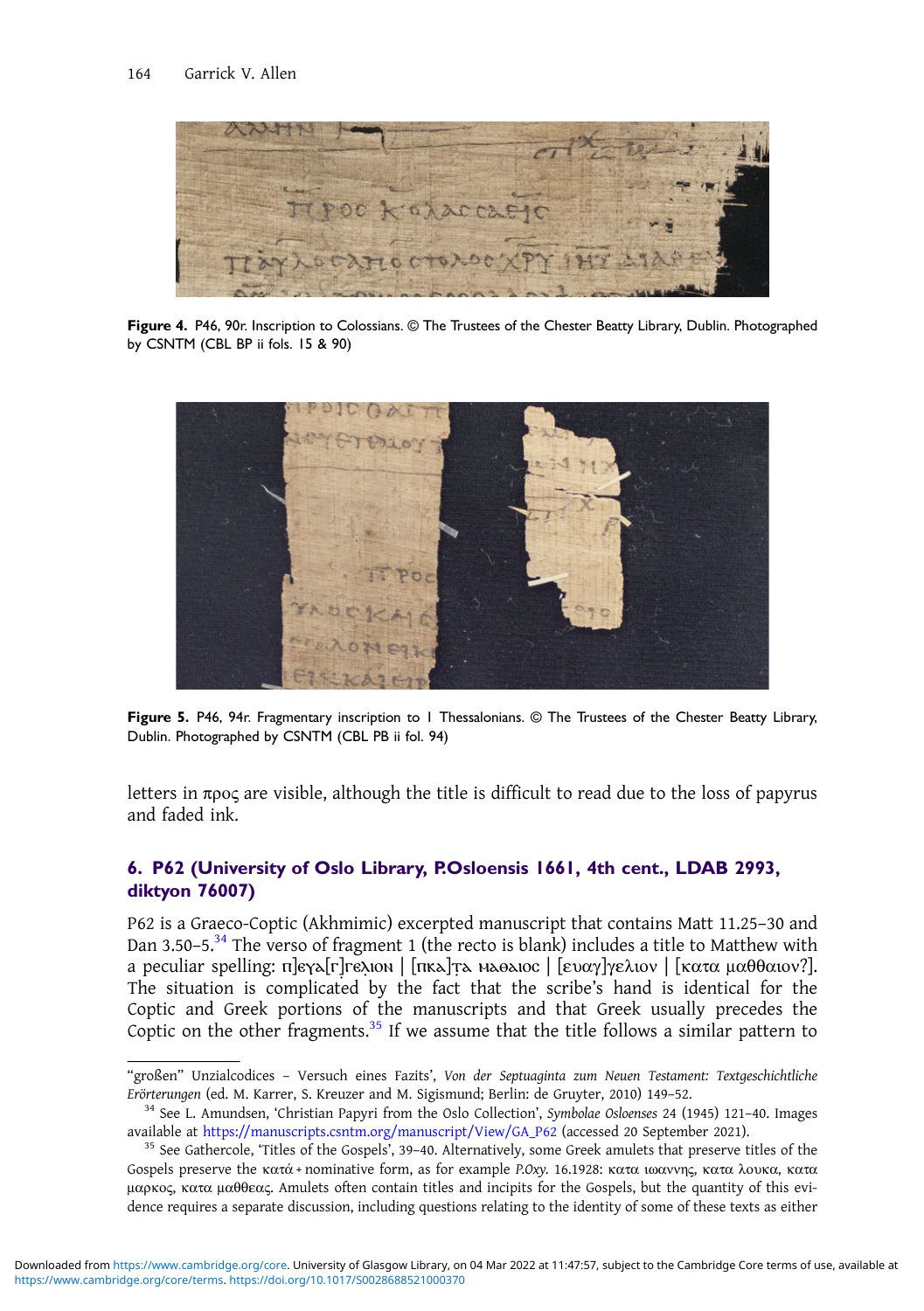the rest of the manuscript, then we encounter two issues in the text: Matthew is spelled with one theta and in the nominative case following κατά. These two issues probably suggest that the first two lines constitute the Coptic title, followed by a now lost Greek version of the title that began with εὐαγγέλιον, part of which is preserved in the third line of text on the fragment below a string of glyphs that follows the second line of the first title.

## 7. P66 (Bibliotheca Bodmeriana, P.Bod. II + The Chester Beatty, BP XIX, 3–4th cent., diktyon 76008)

P66 is a substantial copy of John's Gospel, including the inscription to the work, which is possibly the earliest title for any Gospel: ευαγγελιον κατα ιωαννην.<sup>36</sup> The title appears centred in the upper margin of the column, running near to the end of the right margin and separated from the main text by horizonal lines above and below the title (like P46), negative space between the writing block and the title, and the title's centre justification. A small glyph (similar to the > siglum with a horizontal line extending right at the point of the triangle, perhaps a paragraphos) separates ευαγγελιον and κατα. The title was added by a subsequent hand, but not significantly later.<sup>37</sup>

### 8. P72 (Bibliotheca Bodmeriana, P.Bod. vIII + Biblioteca Apostolica Vaticana, P.Bod. VII, 3–4th cent., LDAB 2565)

P72, the Bodmer Miscellaneous Codex, has received significant scholarly attention due to the order of its works, the importance of their texts and the multiple production layers present in the now disassembled manuscript. Since it was first edited by Michel Testuz, numerous theories have emerged that explain the bibliographic context of a manuscript that preserves parts of the Catholic Epistles (1–2 Peter and Jude) and a series of other works, including Melito's Homily on the Passion (P.Bod. xIII), the Apology of Phileas (P.Bod. xx), 3 Corinthians (P.Bod. X), the Protoevangelium of James (P.Bod. V), the 11th Ode of Solomon (P.Bod. XI) and Ps 33.2–34.16 (P.Bod. IX), produced by various scribes and brought together into a single codex secondarily.<sup>38</sup> In fact, the codicological relationship between 'biblical'

Coptic or Greek. See the list of texts in T. de Bruyn, 'Papyri, Parchments, Ostraca, and Tablets Written with Biblical Texts in Greek and Used as Amulets: A Preliminary List', Early Christian Manuscripts: Examples of Applied Method and Approach (ed. T. J. Kraus and T. Nicklas; Leiden: Brill, 2010) 145–89, who describes P62 as 'possibly' an amulet.<br><sup>36</sup> Edited by V. Martin, ed., Papyrus Bodmer II. Evangile de Jean chap. 1-14 (Cologny-Geneva: Bibliotheca

Bodmeriana, 1956); V. Martin and J. W. B. Barns, eds., Papyrus Bodmer II supplement. Evangile de Jean chap. 14-21 (Cologny-Geneva: Bibliotheca Bodmeriana, 1962). On its text, see G. D. Fee, Papyrus Bodmer II (P66): Its Textual Relationships and Scribal Characteristics (Salt Lake City: University of Utah Press, 1968); L. D. Bell, The Early Textual Transmission of John: Stability and Fluidity in its Second and Third Century Greek Manuscripts (NTTSD 54; Leiden: Brill, 2018). On the title in P66, see J. Zumstein, 'Quand l'exégète rencontre le manuscript: Le P66', Reading New Testament Papyri in Context (ed. C. Clivaz and J. Zumstein; BETL 242; Leuven: Peeters, 2011) 221–39,

at 223–6. Images available at <https://www.artmyn.com/explore/viewer/119> (accessed 20 September 2021).<br><sup>37</sup> Martin, Papyrus Bodmer 11, 21–3. See also Gathercole, 'Titles of the Gospels', 37–8; G. N. Stanton, 'The Fourfold Gospel', NTS 43 (1997) 317–346, at 333.<br><sup>38</sup> M. Testuz, Papyrus Bodmer *vII–IX* (Cologny-Geneva: Bibliotheca Bodmeriana, 1959). For an overview of the

codex and the complexities surrounding its codicology, bibliographic context and history of research, see K. Junack and W. Grunewald, Das Neue Testament auf Papyrus, vol. I: Die Katholische Briefe (ANTF 6; Berlin: de Gruyter, 1986) 17–25; T. Wasserman, The Epistle of Jude: Its Text and Transmission (CB 43; Stockholm: Almqvist & Wicksell, 2006) 30–50. The purpose of its secondary bibliographic context remains mysterious: see T. Nicklas and T. Wasserman, 'Theologische Linien im Codex Bodmer Miscellani?', New Testament Manuscripts: Their Texts and their World (ed. T. J. Kraus and T. Nicklas; Leiden: Brill, 2006) 161–88. On its text, see Royse, Scribal Habits, 545– 614. Images available at [https://digi.vatlib.it/view/MSS\\_Pap.Bodmer.VIII](https://digi.vatlib.it/view/MSS_Pap.Bodmer.VIII) (accessed 20 September 2021).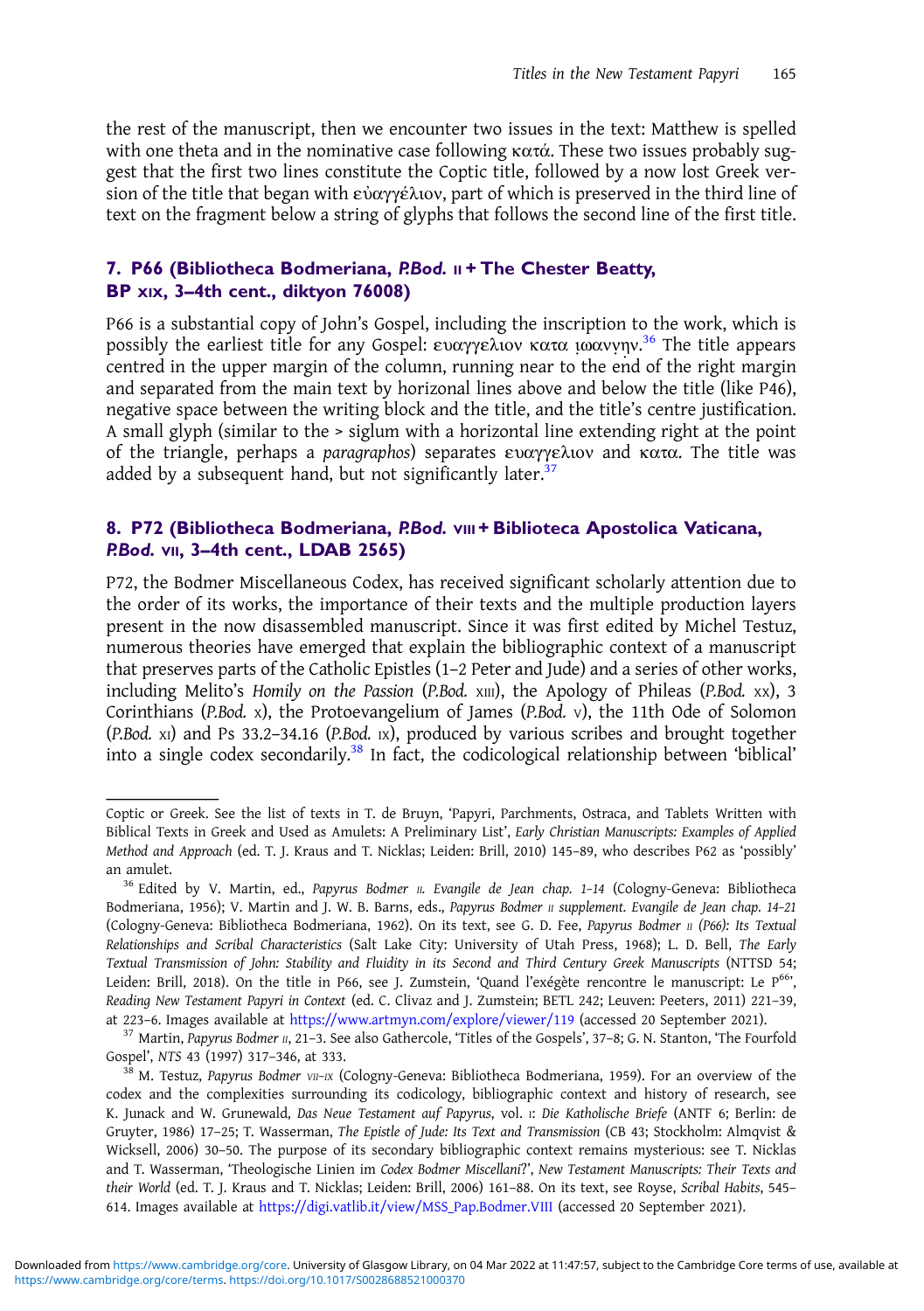material in the manuscript,  $1-2$  Peter (P.Bod. vIII) and Jude (P.Bod. vII) is secondary, a reality that questions the logic of their classification in the Liste.<sup>39</sup> In any case, a total of six titles are preserved for  $1-2$  Peter and Jude, an inscription and subscription for each work.<sup>40</sup>

πετρου επιστολη  $\bar{\alpha}$ . The inscription to 1 Peter appears in the first line of text on the folio, separated from the text of 1 Peter by its justification (centred) and the use of horizontal lines above and below the title. The composition of this title is similar to the aesthetics of the titles in P46, but more informal. A page number  $(\bar{\alpha})$  is preserved above the title.<sup>41</sup>

The text of the subscription to 1 Peter is identical to the inscription: πετρου επιστολη  $\bar{\alpha}$ . Unlike the inscription, this form is ornamented with a string of diplai/paragraphoi to fill the line it occupies. The subscription is further set off from the main text by two large coronides below it that further frame a colophon which reads, 'peace to the one who writes and the one who reads'.<sup>42</sup>

The third title in P72 is the inscription to 2 Peter: πετρου επιστολη β. The text of the title follows a pattern identical to that in 1 Peter. It is distinguished from the main text only by its justification: it is indented in from the left margin and the line is left blank after the numeral abbreviation. The text is the same size as the main text and there are no glyphs or lines to set off the title from the text. A page number appears directly above it  $(\overline{\kappa}\overline{\gamma})$ .

As in 1 Peter, the text of the subscription is identical to the inscription: πετρου επιστολη β And, like 1 Peter, the design of the subscription is more complex, incorporating two coronides and the colophon. Unlike the 1 Peter subscription, however, the title here is centre-justified on its own line and completely encased in a penwork box.

Moving to Jude, the form of the title text is similar to that of the Petrine titles, but the aesthetics differ, as does the scribal hand. First, the inscription has a correction by the first hand: ιοδα επειστολη] ιουδα επειστολη. Initially, the scribe omitted the upsilon in ιουδα, placing the missing grapheme above the line between the omicron and delta. Another anomaly that was not corrected is the spelling of ἐπιστολή with a fuller orthography, adding an additional epsilon after the pi.<sup>43</sup>

Unlike the Petrine inscriptions, Jude does not begin on its own folio, following instead the final two lines of Odes of Solomon 11. The title is separated from Odes by a penwork geometric headpiece that traverses the folio and the rest of the line that follows the title is blank, setting off the inscription from the text of the work that follows.

The subscription to Jude, ιουδα επειστολη, is identical to the corrected version of the inscription. The subscription occupies its own line, is centre-justified and followed by an irregular penwork tailpiece.

Despite the codicological and bibliographic complexities of the manuscript, the titular traditions in the Petrine letters and Jude follow consistent patterns. The texts of the

<sup>&</sup>lt;sup>39</sup> D. C. Parker, Textual Scholarship and the Making of the New Testament (Oxford: Oxford University Press, 2012) 32-40; B. Nongbri, 'The Construction of P.Bodmer vIII and the Bodmer "Composite" or "Miscellaneous" Codex', NovT 58 (2016) 394–410.<br><sup>40</sup> Titles are preserved for the other works in the codex, including γενεσις μαριας | αποκαλυψις | ιακωβ (sub-

scription to P.Bod. V), a title each time the governing voice changes in 3 Corinthians (P.Bod. X), e.g. κορινθειοι προς παυλον (inscription to P.Bod. x, page  $\overline{v}$ ) and παυλος κορινθειοις περι σαρκος (page  $\overline{v}$ α), ωδη σολομωντος (inscription to P.Bod. xi), μελιτωνος | περι πασχα (on a blank sheet of P.Bod. xii, repeated as a subscr

<sup>&</sup>lt;sup>41</sup> On P72's pagination, see Wasserman, *Epistle of Jude*, 33 n.14.<br><sup>42</sup> ειρηνη τω γραψαντι | και τω αναγινωσκοντι. An identical notation appears after 2 Peter and the Nativity, and similar colophons appear in Melito and the Apology of Phileas. See Wasserman, Epistles of Jude, 39. Schironi, ΤΟ ΜΕΓΑ ΒΙΒΛΙΟΝ, 82 notes that subscriptions tend to be more highly ornamented than inscriptions. This holds true for the Petrine letters in P72.<br><sup>43</sup> This spelling is silently corrected in the apparatus of *ECM* IV and it is not noted in the 'List of Errors in Greek

Manuscripts' in ECM IV/2.2.32.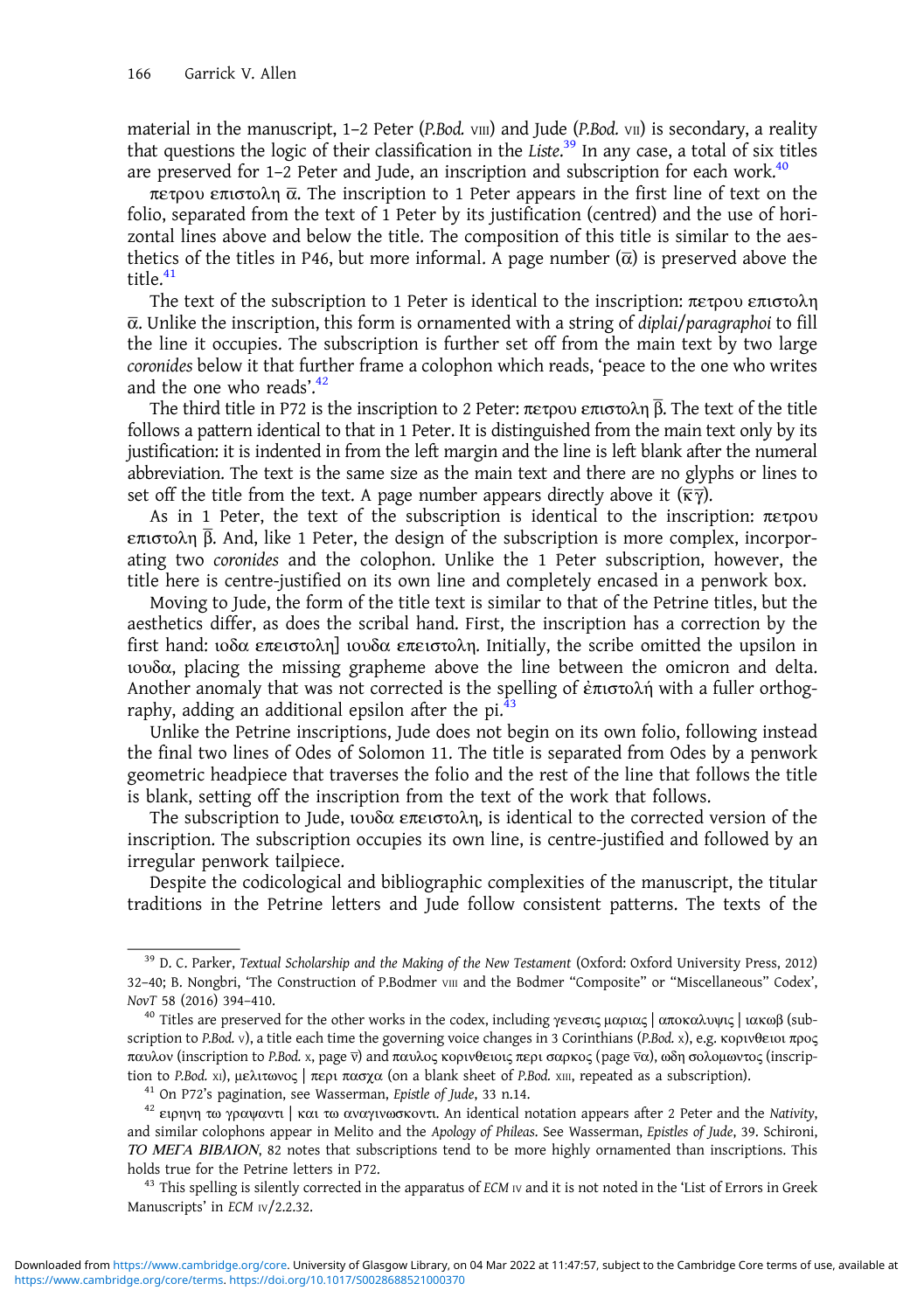inscriptions and subscriptions match for each work (if the corrected text of Jude's inscription is considered), a reality that is not always reflected in the titular tradition, $^{44}$  and the subscriptions are given further ornamental emphasis compared to the inscriptions.

## 9. P74 (Bibliotheca Bodmeriana, P.Bod. XVII, 7th cent., LDAB 2894)

A copy of Acts and the Catholic Epistles, preserving parts of each work in the corpus, P74 preserves one titular form: a subscription to Acts on fol. 188: πραξις [απ]οστολων.<sup>45</sup> The title is distinguished from the main text by a dividing glyph string and small coronides that frame what remains of the formulation. Parts of each grapheme are preserved apart from the alpha and pi in αποστολων, which extend into the break in the fragment below the final line of text. The singular (or defective plural form?) of πραξις, instead of πραξεις, is unusual but not unattested in the titular tradition. GA 2412, for example, a twelfth-century copy of Acts, Paul and the Catholic Epistles, preserves the damaged title πραξις των [αποστο]λων συγγραwεις παρα του ευαγγελιστου λουκα ('Act of the Apostles, written by Luke the Evangelist').<sup>46</sup> Nonetheless, the prevalence of the plural form in the tradition suggests that πραξις in P74 represents a scribal omission of the epsilon  $(\pi \rho \alpha \xi \ll 1)$ ,  $^{47}$ 

#### 10. P75 (Biblioteca Apostolica Vaticana, Pap.Hanna. 1, 4th cent., LDAB 2895)

P75, renowned in New Testament textual criticism for its supposed early date and close textual affiliation with Codex Sinaiticus, remains an important witness to the early texts of Luke and John.<sup>48</sup> The manuscript preserves two titles on the folio that the Gospels share (44r): a subscription to Luke – ευαγ'γελιον | κατα | λουκαν – and an inscription to John – ευαγγελιον | κατα ιωανην. Immediately following the end of Luke, the subscription appears in three lines, followed by 2–3 lines of negative space that precede the inscription to John, written in two lines.<sup>49</sup> Noteworthy here is the spelling of John with only one nu between the alpha and eta (ιωανην). Although the predominant spelling for John is ιωαννην in the titular tradition and elsewhere, the shorter spelling certainly exists. For example, the subscription to the book of Revelation in Codex Sinaiticus and GA 386 and the inscription to 1 John in Codex Vaticanus and GA 468 each preserve the spelling without the double nu.<sup>50</sup> Both spellings co-exist in the main text of P75.<sup>51</sup> When we

<sup>&</sup>lt;sup>44</sup> See Allen, *Manuscripts of the Book of Revelation*, 53.<br><sup>45</sup> First edited by R. Kasser, *Papyrus Bodmer xv*<sub>*II*</sub> (Cologny-Geneva: Bibliotheca Bodmeriana, 1961).<br><sup>46</sup> This is reading w in *ECM*  $\text{III}/1.1.1$ , which is

XV (P75) in the Textual Criticism of the New Testament', JBL 135 (2016) 405–37, who argues for the probability of a fourth-century date, against the prevailing view of a second- or early third-century date. This manuscript first appeared in V. Martin and R. Kasser, eds., Papyrus Bodmer xIV (Cologny-Geneva: Bibliotheca Bodmeriana, 1961); eidem, Papyrus Bodmer xv (Cologny-Geneva: Bibliotheca Bodmeriana, 1961). Images available at [https://manu](https://manuscripts.csntm.org/manuscript/View/GA_P75)[scripts.csntm.org/manuscript/View/GA\\_P75](https://manuscripts.csntm.org/manuscript/View/GA_P75) (accessed 20 September 2021).<br><sup>49</sup> Larsen, 'Correcting the Gospel', 86–9 makes much of the line breaks in these titles, suggesting that having

<sup>&#</sup>x27;Gospel' in one line and the κατά formula in subsequent lines means that the scribe thought of these named individuals not as evangelists but as correctors. However, the lineation is not unusual in titular formations, which are made to stand apart from the main text. The title to John in P66 occurs on a single line, which Larsen identifies as an 'exception that proves the rule', pointing to the paragraphos between ευαγγελιον and

κατα ιωαννην (88).<br><sup>50</sup> See also inscription and subscription to 2 John and the inscription to 3 John in Codex Vaticanus, among<br>other witnesses.

 $51$  See B. M. Metzger, 'The Bodmer Papyrus of Luke and John', ExpTim 73 (1962) 201-3, at 202.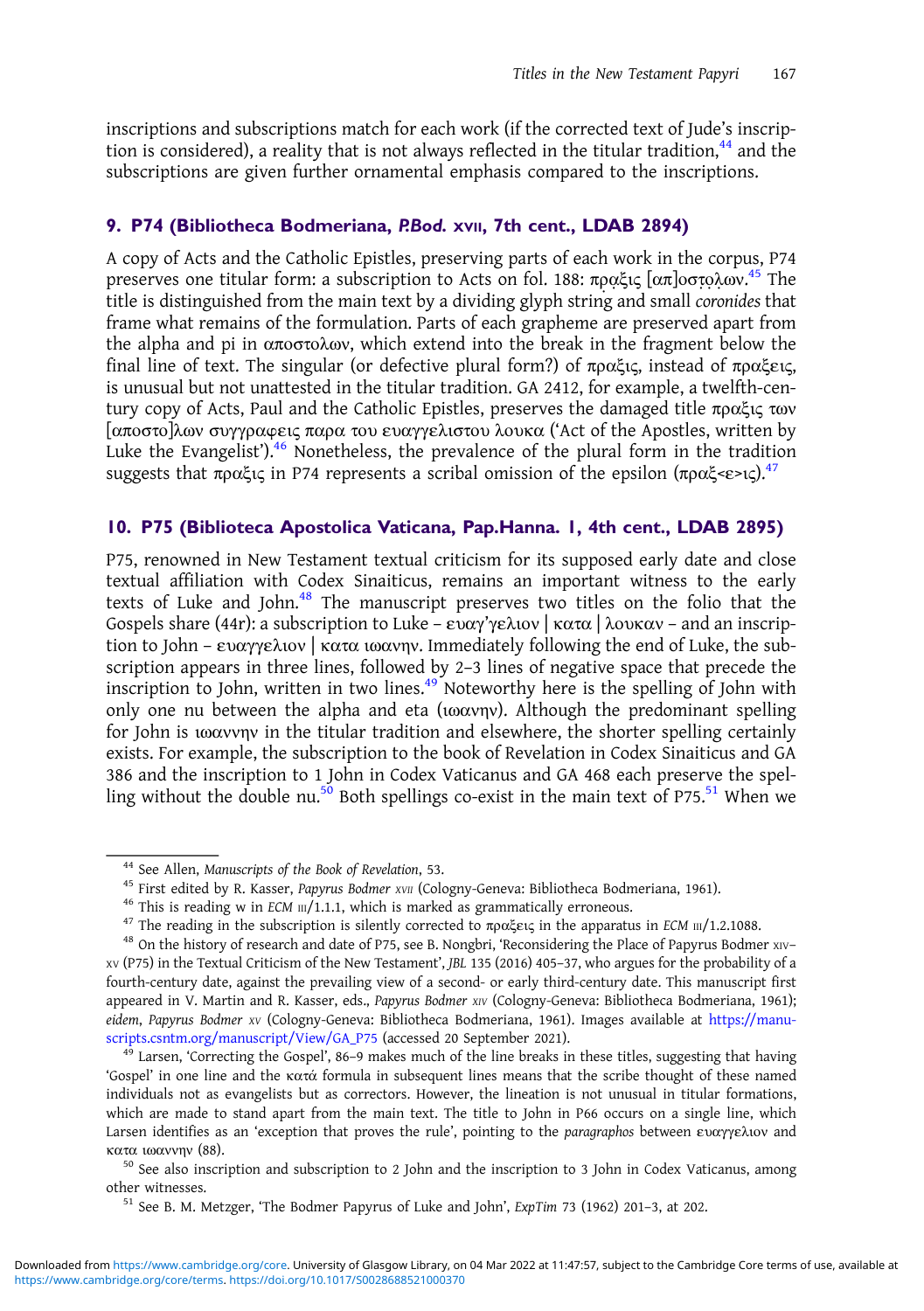set aside these few exceptions, it is no surprise that the editors of  $NA^{28}$  have silently corrected ιωανην to ιωαννην in the apparatus to John's inscription.

#### 11. Conclusion

What, then, can we say about the titular traditions of the New Testament in the papyri, as reflected in [Table 1,](#page-13-0) and their value for textual scholarship? The first thing to note is that these titles show that readers were tolerant towards paratextual variation and that scribes did retain some level of freedom to develop paratextual traditions. Even though the texts of these forms tend to be concise and formulaic, offering very little by way of paraphrase or literary content and focusing on letter recipients, attribution and generic designations (letter and gospel), $52$  there are still multiple ways in which titles can vary, including the spelling of proper names (26), corrections within titles (22), orthographic variations that lead to unusual spellings or morphological uncertainty (24), ambiguous bilingualism (16) and titles that deviated from early traditions (2).

These textual peculiarities pale in comparison with the variety of ways in which the titles are designed and laid out vis-à-vis the main text. In cases where the material is sufficiently preserved, multiple strategies distinguish titles from the texts they label. For example, the two inscriptions to John (P66 and P75) share essentially the same text but are presented in different ways and were added at different stages in each manuscript's history of usage. The title in P66, added by a secondary hand, is centred above the first line of text on a new folio and set off from the gospel text by negative space and horizontal dashes that frame the title. It is composed in one line and preserves a glyph between ευαγγελιον and κατα. The aesthetics of the inscription in P75 are not wildly different from P66, but notable differences are present. The title in P66 is also centre-justified and framed by horizontal dashes, but it shares page space with the end of Luke. The titles on this folio were also executed by the same scribe who copied the main text. They are pre-planned parts of the first production layer. The early titular tradition of the New Testament is far from unconstrained but numerous textual, aesthetic, scribal and design variables exist that make the titles a continuing locus of change throughout the New Testament's transmission. Among other factors, it is these variables that underwrite the complex titular and paratextual developments which become central to the New Testament's transmission from late antiquity onward.

Within these possibilities of variation, there are also examples of consistent scribal execution, the prime example being the nearly identical inscriptions and subscriptions to the Petrine Letters and Jude in P72, even though they were produced by different scribes. P46 too is largely consistent in its titles, preserving inscriptions for every extant Pauline letter (except Romans, where the start of the work is lost) and following a mostly consistent set of segregation, layout and design techniques. The inclusion of a subscription to 2 Corinthians, the only subscription present in P46, can be explained as a way to fill the end of the folio since the next work (Ephesians) begins on a new sheet. But even in manuscripts where paratexts are largely consistent, variation exists due to bespoke scribal, aesthetic or material issues specific to a particular codex and its contexts of production and subsequent use.

More broadly, this material offers a vantage point from which to compare the production of early manuscripts that preserve the New Testament with other literatures that were copied on papyrus. For example, Francesca Schironi notes that the name Homer ( $OMHPO\Sigma$ ) never appears in the titular formulations attached to papyri of the Iliad and Odyssey. Instead, most subscriptions are composed in two lines with the name of

<sup>52</sup> The kephalaia titles in P3 are obvious exceptions.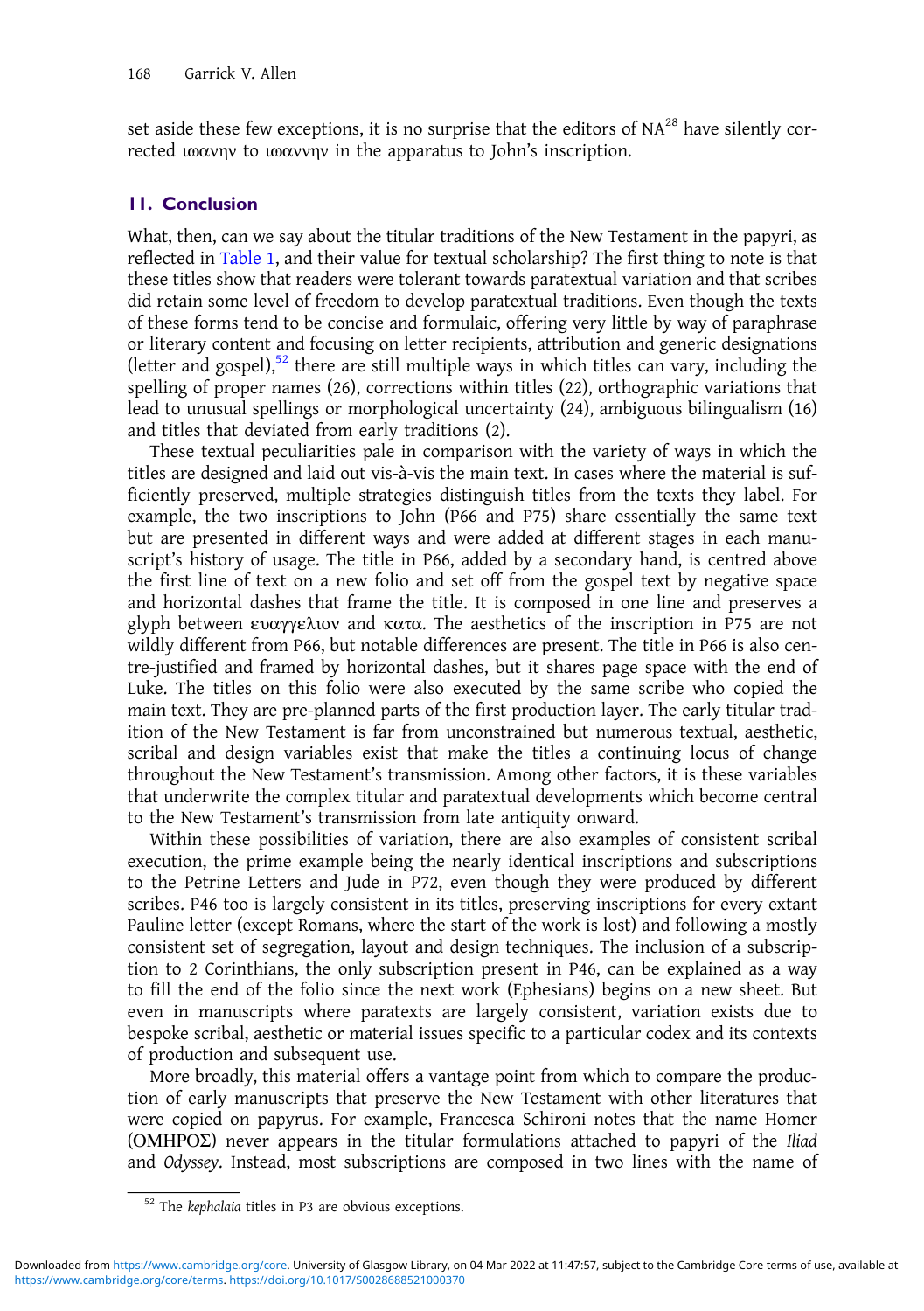<span id="page-13-0"></span>

| Table 1: Summary of Titles in the Papyri |    |              |      |                                                                     |                              |  |  |  |
|------------------------------------------|----|--------------|------|---------------------------------------------------------------------|------------------------------|--|--|--|
| #                                        | GA | Type         | Work | Text                                                                | Initial Production<br>Layer? |  |  |  |
|                                          | P3 | keph. 21     | Luke | [ευ]αγγελιον<br>[περι της αλει]ψα[σης] τον <del>κ</del> ν<br>μυρ[ω] | yes                          |  |  |  |
| $\overline{2}$                           | P3 | inscription? | Luke | ευαγγελιο]ν του αγιου λουκα                                         | yes                          |  |  |  |
| 3                                        | P3 | keph. 37     | Luke | πε]ρι μαρθας και μαρ[ιας                                            | yes                          |  |  |  |
|                                          |    |              |      |                                                                     |                              |  |  |  |

| T               | P <sub>3</sub>  | keph. 21     | Luke             | [ευ]αγγελιον<br>[περι της αλει]ψα[σης] τον κν<br>μυρ[ω]              | yes |
|-----------------|-----------------|--------------|------------------|----------------------------------------------------------------------|-----|
| $\overline{2}$  | P3              | inscription? | Luke             | ευαγγελιο]ν του αγιου λουκα                                          | yes |
| 3               | P3              | keph. 37     | Luke             | πε]ρι μαρθας και μαρ[ιας                                             | yes |
| 4               | P <sub>4</sub>  | inscription? | Matthew          | ευαγγελιον<br>κατα μαθ'θαιον                                         | ï   |
| 5               | P <sub>26</sub> | inscription  | Romans           | προς ρ]ωμαι[ους                                                      | yes |
| 6               | P46             | inscription  | <b>Hebrews</b>   | προς εβραιους                                                        | yes |
| 7               | P46             | inscription  | I Corinthians    | προς κορινθιους α                                                    | yes |
| 8               | P46             | inscription  | 2 Corinthians    | προς κορινθιους β                                                    | yes |
| 9               | P46             | subscription | 2 Corinthians    | προς κορινθιους<br>β                                                 | yes |
| 10              | P46             | inscription  | <b>Ephesians</b> | προς εφεσιους                                                        | yes |
| $\mathbf{H}$    | P46             | inscription  | Galatians        | προς γαλατας                                                         | yes |
| 12              | P46             | inscription  | Philippians      | προς φιλιππησιους                                                    | yes |
| $\overline{13}$ | P46             | inscription  | Colossians       | προς κολασσαεις                                                      | yes |
| 4               | P46             | inscription  | I Thessalonians  | προς [θεσσαλονι]κεις [α]                                             | yes |
| 15              | <b>P61</b>      | subscription | Titus            | προς [τιτον                                                          | ï   |
| 16              | P62             | inscription? | Matthew          | π]εγλ[г]гελιον<br>[пка]та наоаюс<br>[ευαγ]γελιον<br>[κατα μαθθαιον?] | ï   |
| 17              | P66             | inscription  | John             | ευαγγελιον κατα ιωαννην                                              | no? |
| 18              | P72             | inscription  | I Peter          | πετρου επιστολη α                                                    | yes |
| 19              | P72             | subscription | I Peter          | πετρου επιστολη α                                                    | yes |
| 20              | P72             | inscription  | 2 Peter          | πετρου επιστολη β                                                    | yes |
| 21              | P72             | subscription | 2 Peter          | πετρου επιστολη β                                                    | yes |
| 22              | P72             | inscription  | Jude             | ιοδα επειστολη] ιουδα επειστολη                                      | yes |
| 23              | P72             | subscription | Jude             | ιουδα επειστολη                                                      | yes |
| 24              | P74             | subscription | Acts             | πραξις [απ]οστολων                                                   | yes |
| 25              | P75             | subscription | Luke             | ευαγγελιον<br>κατα<br>λουκαν                                         | yes |
| 26              | P75             | inscription  | John             | ευαγγελιον<br>κατα ιωανην                                            | yes |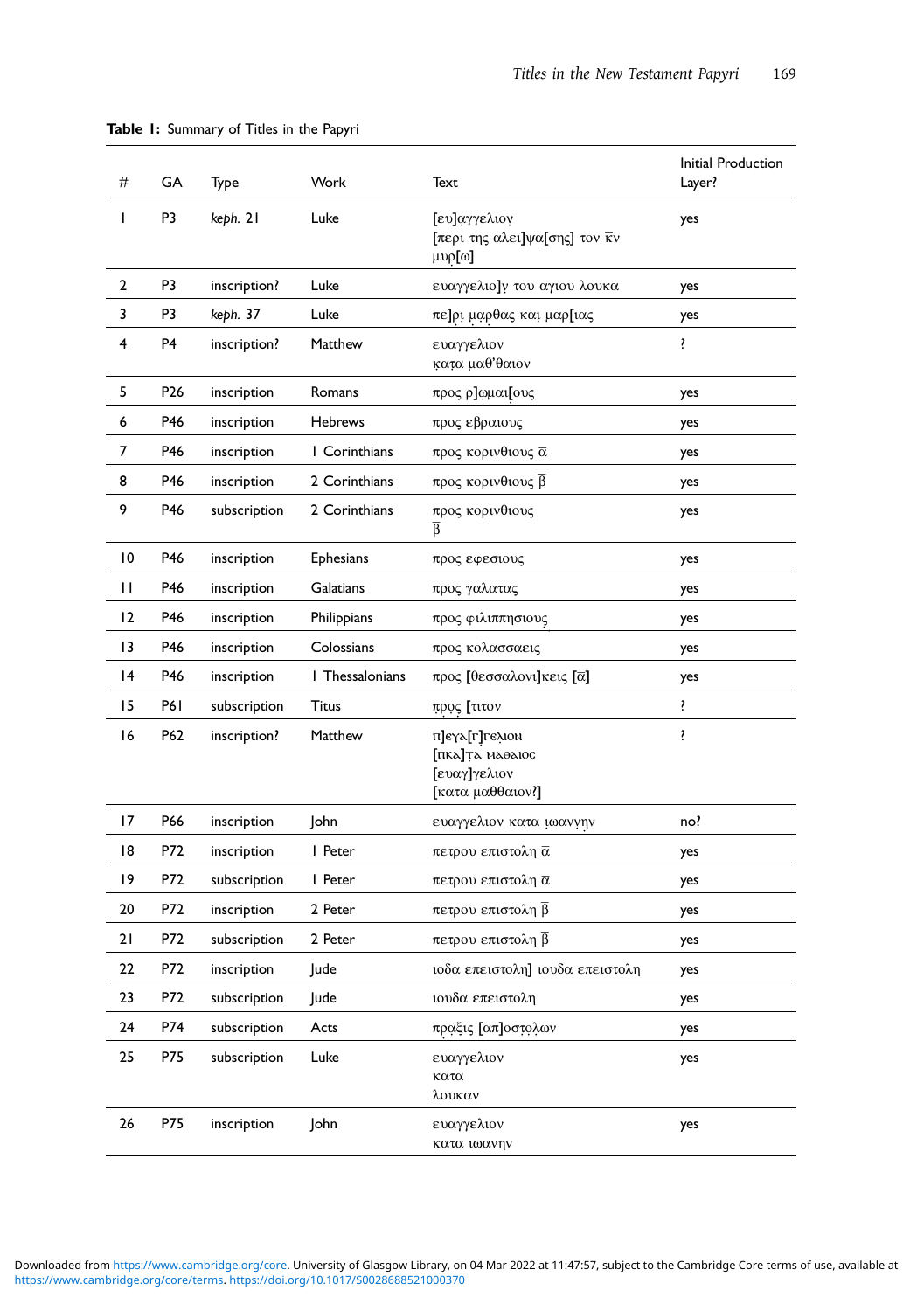the work followed by a book number, located below the final line of text 'after a significant interlinear space'.<sup>53</sup> A nearly identical composition of the titles occurs in the Pauline corpus: Paul is never mentioned by name, the only subscription to Paul (2 Corinthians in P46) preserves the book number on a second line, and nearly every title to Paul is separated from the text by negative space and glyphs of various kinds.

Schironi suggests that 'Homer' is absent from titles because the 'the two poems themselves clearly overshadowed that of their author (or authors) for ancient readers … the title alone was sufficient for identifying the work'. <sup>54</sup> This observation may, at least in part, explain the early forms of the Pauline letters. The scribes responsible for P46 probably viewed Paul's authorship of the letters as an uncontested question, even for Hebrews, which is located between Romans and 1 Corinthians. Explicit identification of Paul in the title is then unnecessary since his name is the first word in each letter preserved in P46 except Hebrews. Nonetheless, it is striking that neither Paul's nor Homer's name is associated in their early titular traditions, even though the names of purported authors of the other New Testament works like the Gospels and Catholic Epistles are entrenched parts of the traditions, as is the case with other classical works such as the writings of Hesiod and many grammarians.<sup>55</sup> The early forms of titles in the New Testament are constrained by broader traditions of entitling present in the eastern Mediterranean, but even within this framework different approaches to identifying purported authors are preserved alongside one another, with the Gospels (focusing on authorial personae) and Paul (lacking any mention of the author) on either end of the spectrum.

Most of the titles I have catalogued here are inscriptions. Schironi notes that inscriptions, what she calls 'beginning-titles', are rare in papyrus scrolls that contain hexametric poetry, even if they are more prevalent in prose texts.<sup>56</sup> She attributes the development of inscriptions to the invention of the codex, a form that also influenced the titular traditions in later Homeric scrolls.<sup>57</sup> Although Schironi overplays the significance of the connection between book-form and paratextual traditions, there is little doubt that the codex enabled new opportunities for paratextual development as the late ancient work of the likes of Origen and Eusebius shows. The titles in the papyri represent early experiments with paratextuality in the context of the codex, precursors to more developed paratextual systems that define the New Testament's transmission, even if the relationship between book-form, paratext and text layout are not simple to define.

The complexity of the titles in these manuscripts, produced in a period where the codex form was slowly overtaking the prevalence of the roll, which enabled new opportunities to cultivate and change paratextual traditions, also offers insight into our current moment when it comes to the medium through which scholars engage the New Testament. Like the scribes of P46 and P72, for example, we straddle two distinct but overlapping cultures, this time the print and the digital. In this space, we are still only beginning to grapple with the digital form of scholarly tools and outputs like the critical edition. At least when it comes to the New Testament, the printed critical edition is a powerful tool, honed in an ever-developing culture of print, the Editio Critica Maior being the most sophisticated and recent iteration. Modern critical editions of the New Testament are concerned primarily with purely textual issues: the reconstruction of an initial text or some other early text form, cataloguing the significant points of variation and offering access to the textual tradition without having to consult far-flung

<sup>&</sup>lt;sup>53</sup> Schironi, *ΤΟ ΜΕΓΑ ΒΙΒΛΙΟΝ*, 22–4, at 23.<br><sup>54</sup> Schironi, *ΤΟ ΜΕΓΑ ΒΙΒΛΙΟΝ*, 22–3.<br><sup>55</sup> See Schironi, *ΤΟ ΜΕΓΑ ΒΙΒΛΙΟΝ*, 63–8.<br><sup>56</sup> See also Caroli, *Il titolo iniziale*, 52–60.<br><sup>57</sup> Schironi, *ΤΟ ΜΕΓΑ ΒΙΒΛΙΟΝ*, 24.